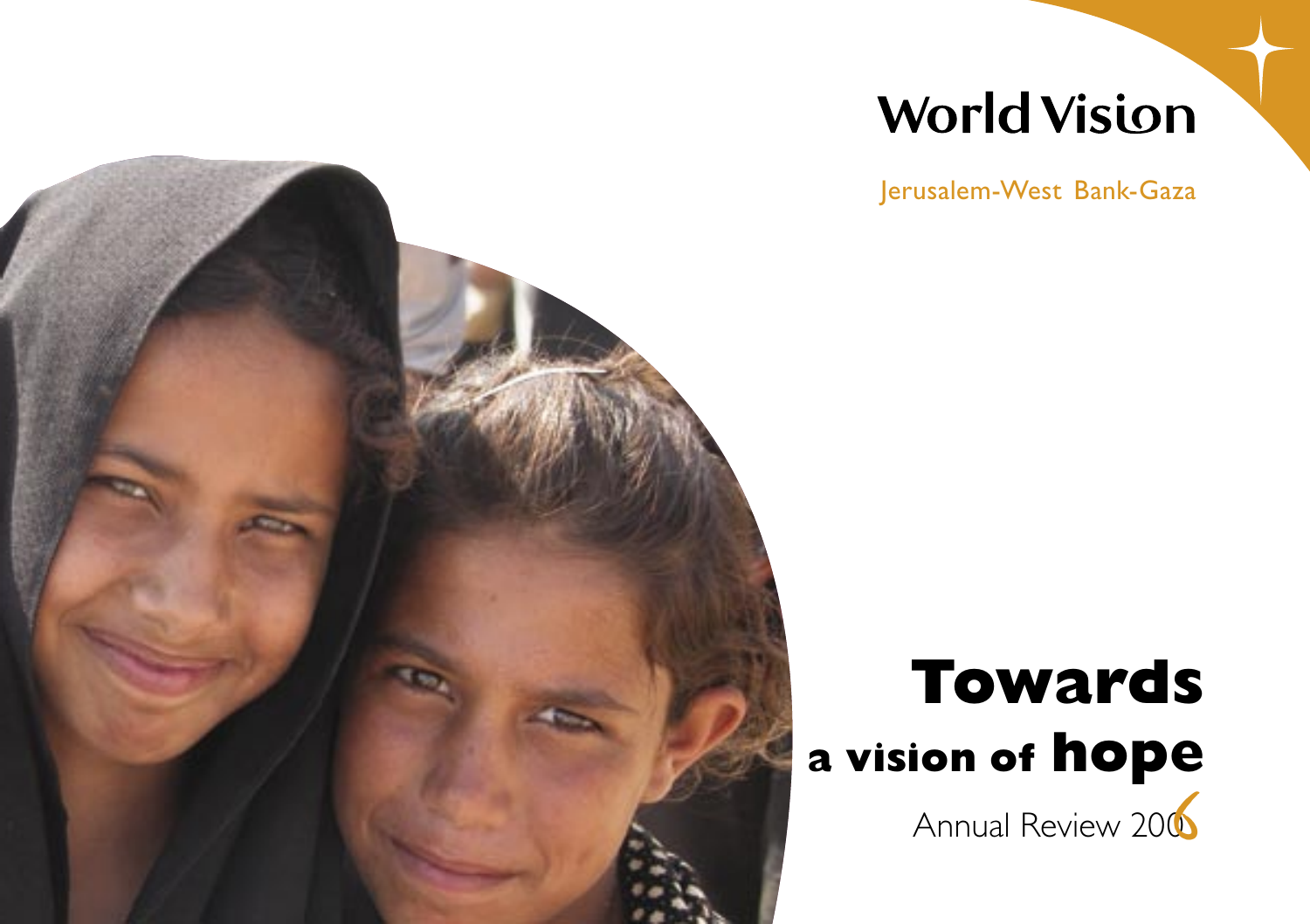**Our vision for every child life in all its fullness;**

**Our prayer for every heart, the will to make it so**



Photos and text by World Vision Jerusalem-West Bank-Gaza staff and David Ward

Front cover: Two girls in the southern Gaza Strip at a makeshift refugee camp who were forced to flee there home due to an incursion in thier village.

#### **Mission Statement**

#### **World Vision is an international partnership of Christians whose mission is:**

To follow our Lord and Savior Jesus Christ In working with the poor and oppressed To promote human transformation, Seek justice, and bear witness To the good news of the kingdom of God

#### **We pursue this mission through integrated, holistic commitment to:**

Transformational Development that is community-based and sustainable, focused especially on the needs of children;

Emergency Relief that assists people afflicted by conflict or natural disaster;

Promotion of Justice that seeks to change unjust structures affecting the poor among whom we work;

Partnerships with Churches to contribute to spiritual and social transformation;

Public Awareness that leads to informed understanding, giving involvement and prayer;

Witness to Jesus Christ by life, deed, word and sign that encourages people to respond

to the Gospel.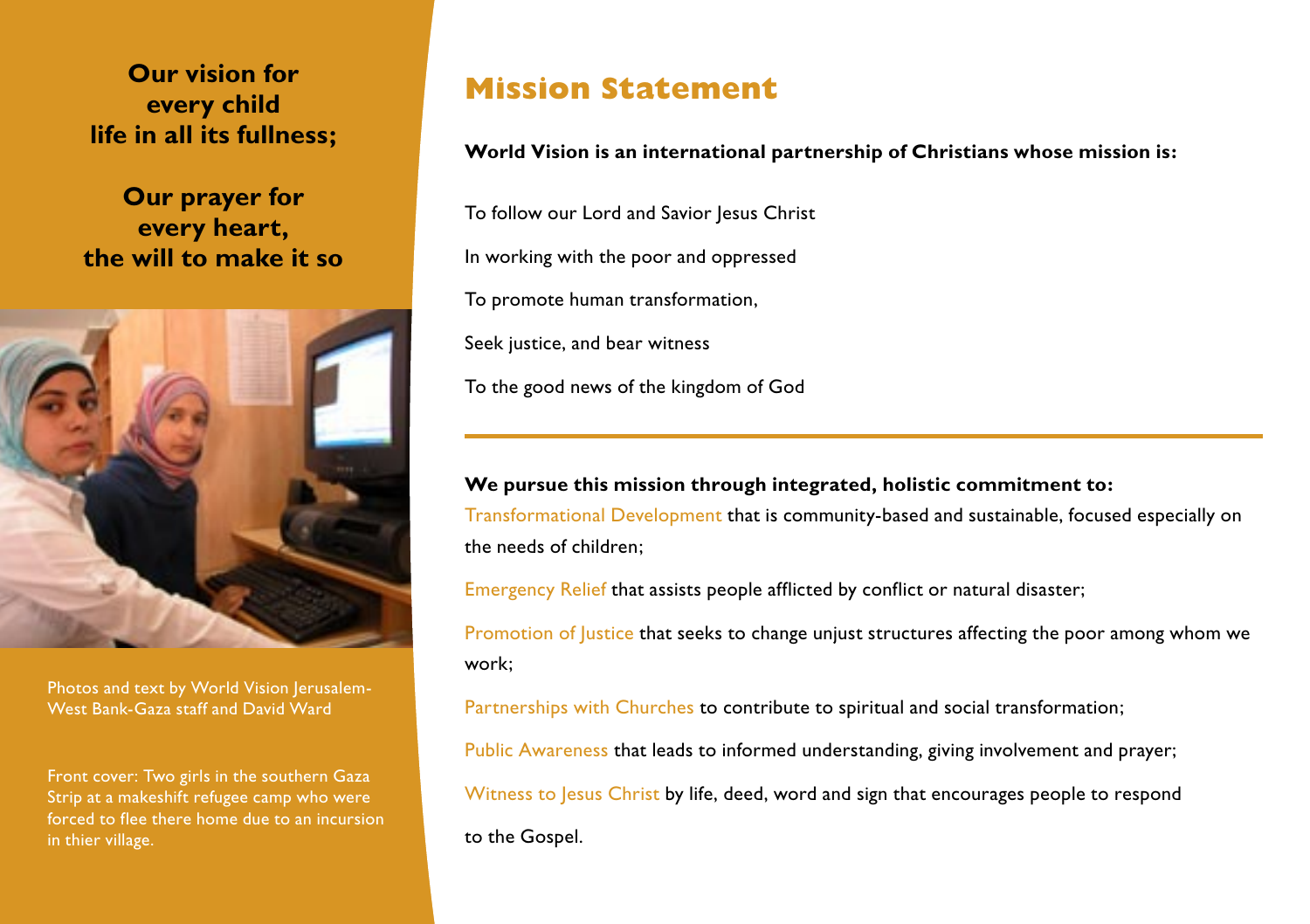



# **Table of Contents**

**Country Profile**  Israel and Palestine

**From the National Director:**  Success despite the hardships

**Overall Impact:** Facts and figures about our work

**Looking Forward:** A vision for the future

**Sponsoring Children:** Improving communities for a better future

**Community Partnerships:** Partnering with communities in need

**Improving Farming in Gaza:** Strengthening local partnerships

**Encouraging Civil Society:**  $\circ$ Supporting institutions serving the marginalised

**Gaza Emergency:** Quick and professional response

**Advocacy and Peacebuilding:** Addressing the root causes of poverty

**Financial Highlights:** A look at the numbers

**Friends, Partners & Supporters:** Making our mission possible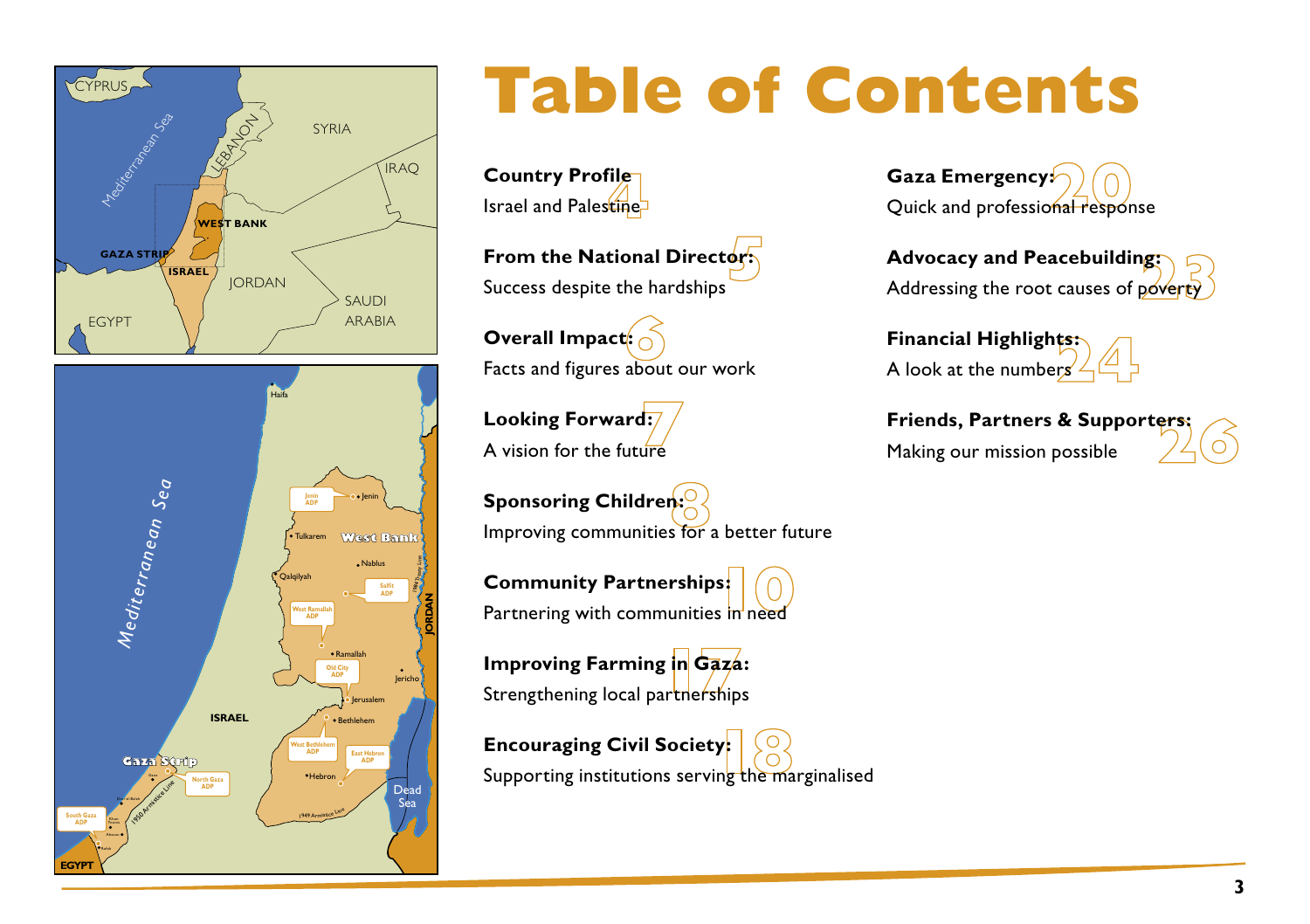

#### **Glossary of Acronyms & Terms**

- ADP Area Development Programme DCI Defense for Children International FY Fiscal Year (starts on October 1) GNI Gross National Income GNP Gross National Production NGO Non-Governmental Organisation oPt occupied Palestinian territory PCBS Palestinian Central Bureau of Statistics UNICEF United Nations Children Fund UNFPA United Nations Population Fund WHO World Health Organisation
- **4** Annual Review 2006

#### **Country Profile: Israel**

- Human Development Index (HDI) Rank: 23 (UNDP, 2005)
- HDI value: 0.915 (UNDP, 2005)
- GNI per capita: US\$18,620 (World Bank, 2006)
- Population: 6.7 million (UN, 2005)
- Area: Israeli Central Bureau of Statistics cites 22,072 sq km (8,522 sq miles), including occupied East Jerusalem and Golan Heights
- Major languages: Hebrew, Arabic
- Major religions: Judaism, Islam
- Life expectancy: 77 years (men), 82 years (women) (UN)
- Main exports: Computer software, military equipment, chemicals and agricultural products
- Literacy rate: 97% (UNICEF, 2004)
- Unemployment 8.6% (2006)
- Poverty rate 22.4% (2004)

#### **Country Profile: Palestine**

- Human Development Index (HDI) Rank: 102 (UNDP, 2005)
- HDI value: 0.729 (UNDP, 2005)
- GNI per capita: US\$1,120 (World Bank, 2006)
- Population: 3.8 million (UN, 2005)
- Area: Palestinian Ministry of Information cites 5,970 sq km (2,305 sq miles) for West Bank territories and 365 sq km (141 sq miles) for Gaza
- Major language: Arabic
- Religion: Islam (98.5%); Christianity (1.5%)
- Life expectancy: 71 years (men), 74 years (women) (UN)
- Main exports: Citrus and vegetables
- Literacy rate: 91.5% (UNICEF, 2004)
- Unemployment 31.1% (World Bank)
- Poverty rate 70% (UN)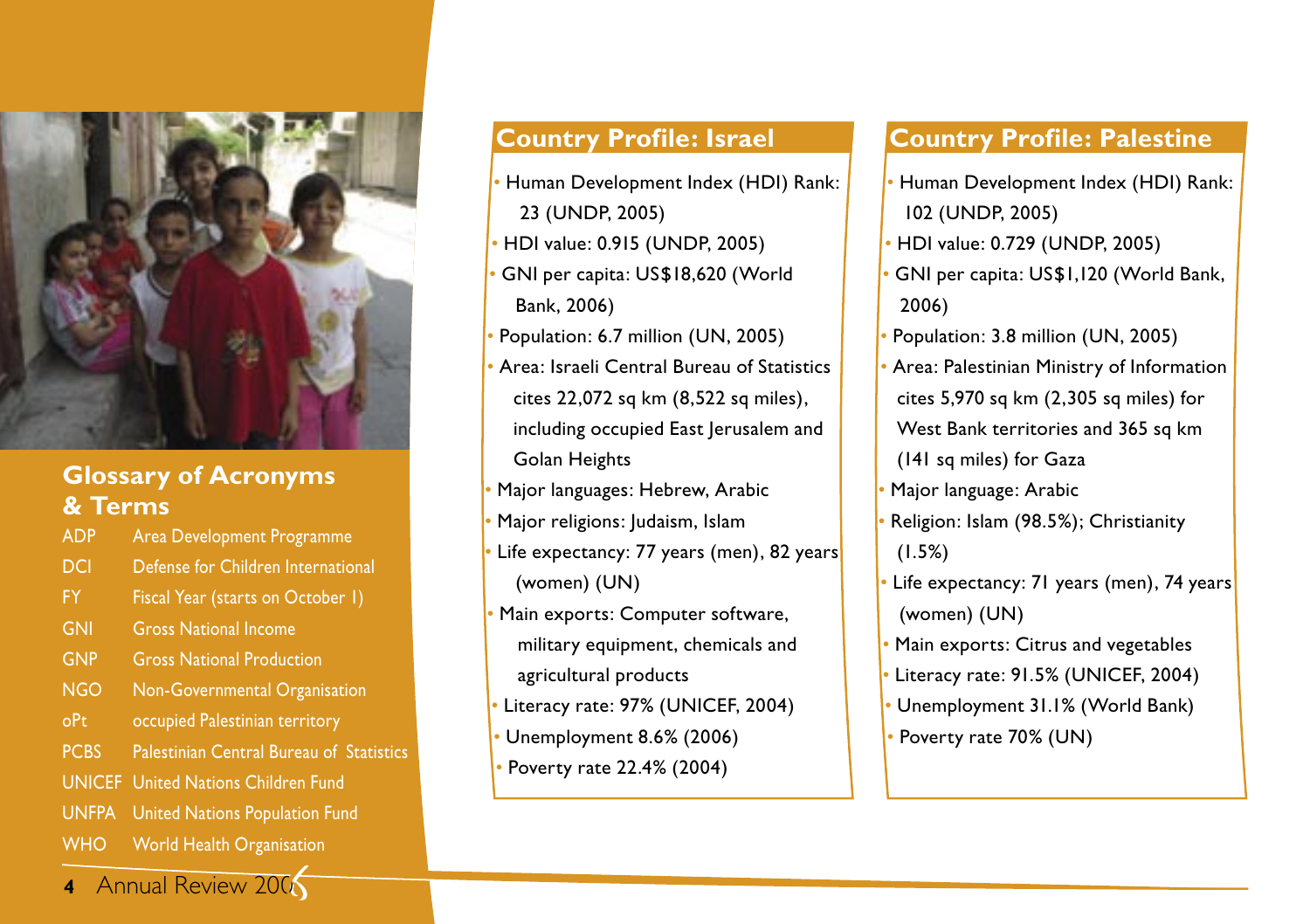## **Letter from the National Director**



We end this year with a sense of accomplishment despite the upheaval faced by so many in this land. We were able to reach more people than ever with our development initiatives and increased our budget from last year, but on the other hand we also witnessed a serious worsening in the humanitarian needs in the occupied Palestinian territory (oPt).

We opened the year with a new hope for positive change for all the people of Palestine and Israel, but political events and outbreaks of violence clouded the horizon. In the summer of 2006 the situation deteriorated with the start of the Israeli military operation "Summer Rain" in Gaza. Since then more than 400 people have died there including dozens of children, and poverty has reached new depths with 79 percent of all Gazans depending on food aid to survive.

World Vision was one of the first international aid agencies to respond to this humanitarian crisis by distributing food packages to more than 100,000 people. Our work in 2006 was more important and needed than ever.

Our main strategy, however, is not relief aid but long term development. Next year, we plan to extend our reach with the opening of three more Area Development Programmes (ADPs) in northern Gaza, Salfit and the Jenin area.

"By working with the poorest of the poor in the area," commented one World Vision donor upon visiting our projects this year, "World Vision is helping communities to survive with dignity. It is an honour to be able to share in that."

We thank God for His guidance and provision, and pray for his continued leading in the year ahead.

We are also grateful to our faithful donors and partners as we continue working towards a "generation transformed", where all can look forward to a more hopeful future.

Charles Clayton

Charles Clayton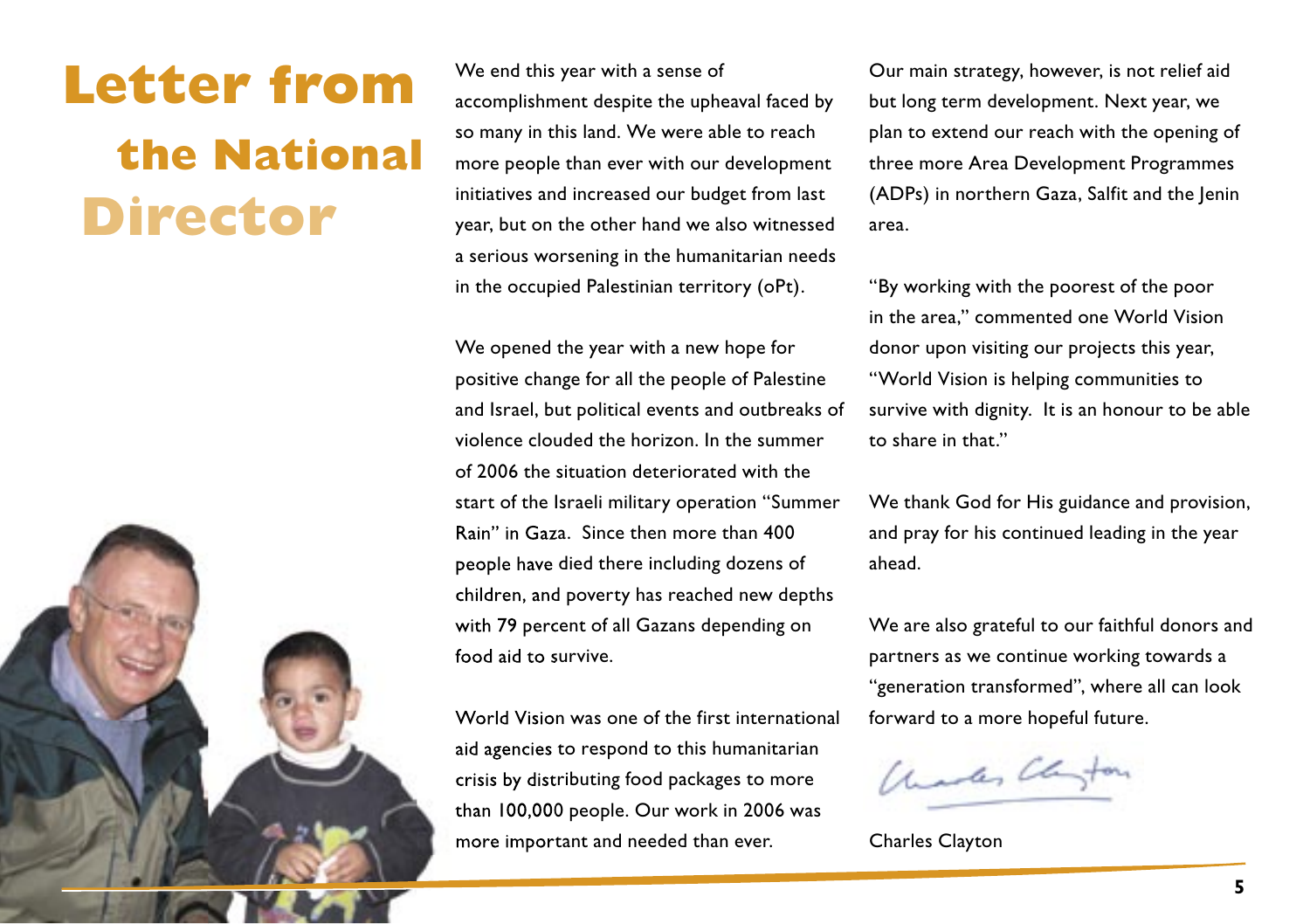

**Focus Areas for Development**

- Food Security
- Education
- Micro-Enterprise
- Response to Conflict
- Emergency Relief

# **Overall Impact of programmes in numbers**



#### **World Vision Jerusalem-West Bank-Gaza: Profile**

Population served: **325,000**

Staff: **54**

Communities served: **60**

Direct beneficiaries: **211,500**\* (including 110,000 in Gaza

emergency relief)

Indirect beneficiaries: **164,000**\*

Community Based Organisations and schools helped: **172**

\* Some beneficiaries might have benefited from more than one service and could have been counted more than once.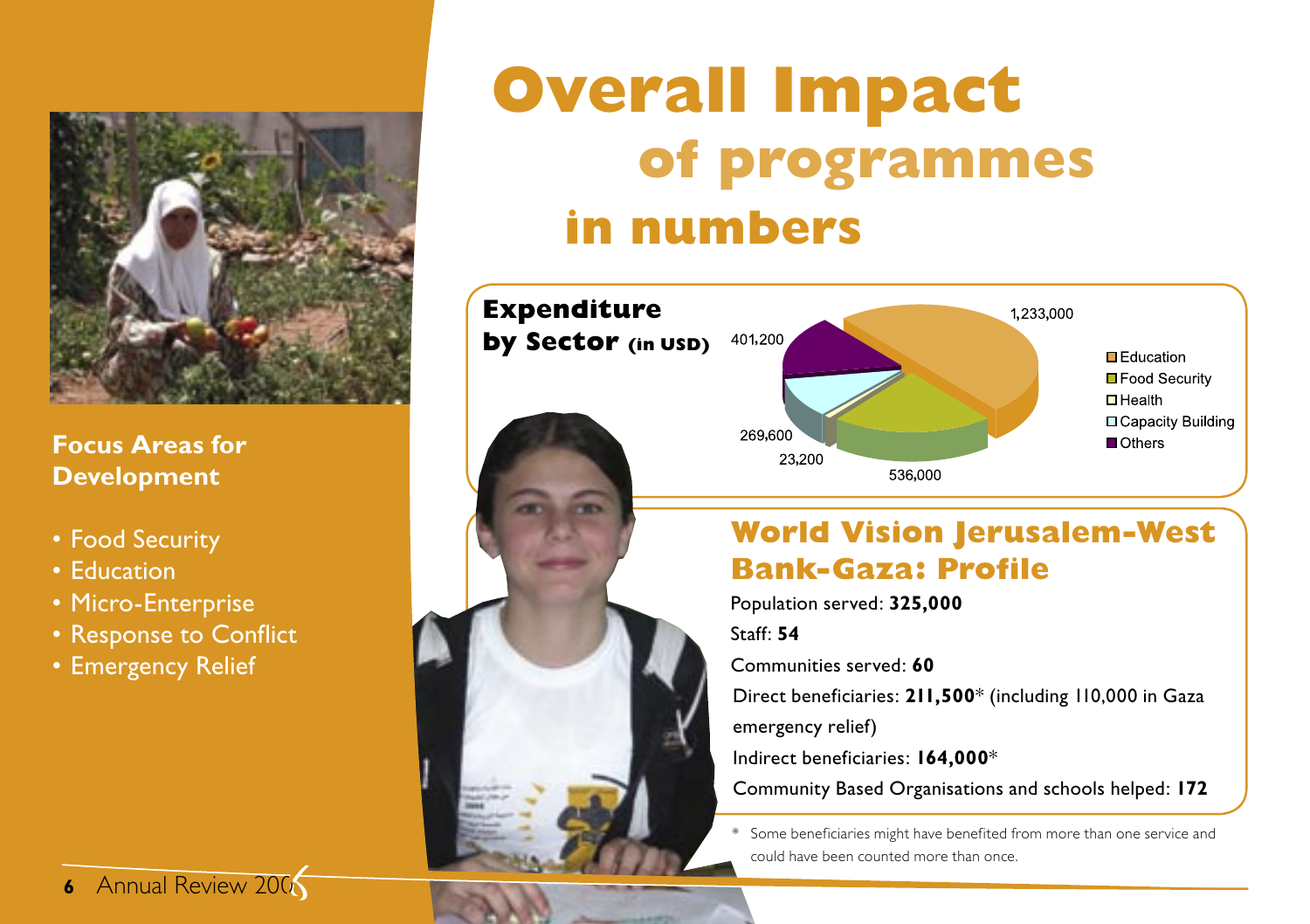# **Looking forward…**

#### **Our vision is to see a generation transformed.**



#### **Objectives for FY2007**

- Increase number of sponsored children
- Improve quality of programmes
- Modernise Sponsorship Programme using latest technologies
- Increase awareness of Sponsorship Programme in ADP communities
- Plan for organizational expansion and build capacity of staff
- Continue to advocate internationally to find a just peace between Palestinians and Israelis
- Support the local church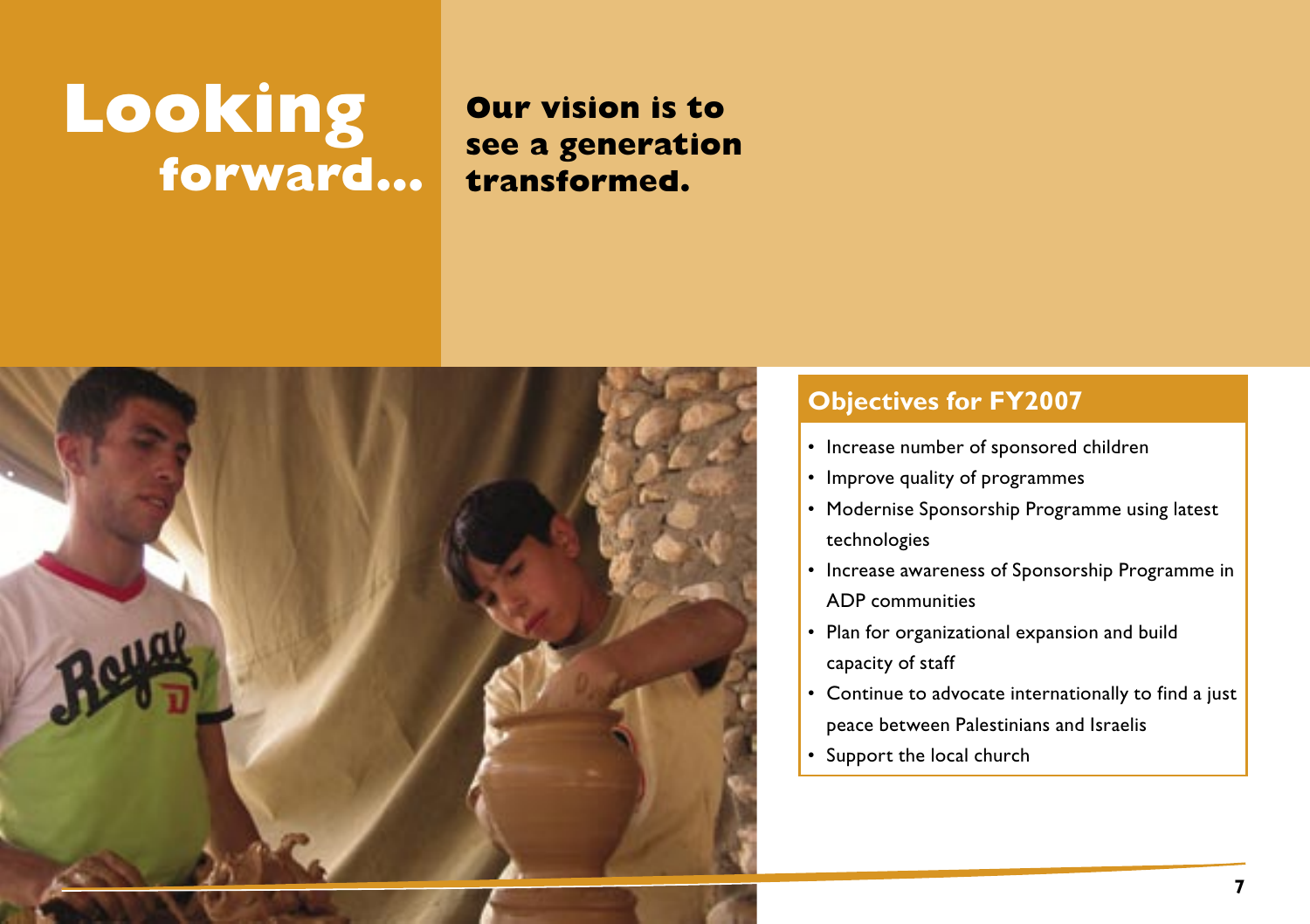# **Sponsoring Children**



As a child-focused organisation, World Vision works to improve life for children in difficult political, economic and social circumstances.

The Child Sponsorship Programme was first introduced in the Holy Land in the mid-1980s. Since then, hundreds of thousands of children have been involved in it.

Every donor pledges money once a month and is linked with a Palestinian child whose personal development they can track through letters. The children are chosen based on need without any discrimination on the basis of religion or race.

The sponsor's contribution goes towards the development of the child's home community. This might include building

and upgrading school facilities, establishing kindergartens and providing health services in remote villages – facilities not just benefiting sponsored children, but the whole community.

The children also receive annual medical checkups to ensure good health, which in a number of cases have proved lifesaving.

In 2006, the programme had more than 15,500 sponsored children assisted by donors from Australia, Canada, and the USA and generated a total of US\$2.9 million.

This number is expected to grow even further with the establishment of additional ADPs.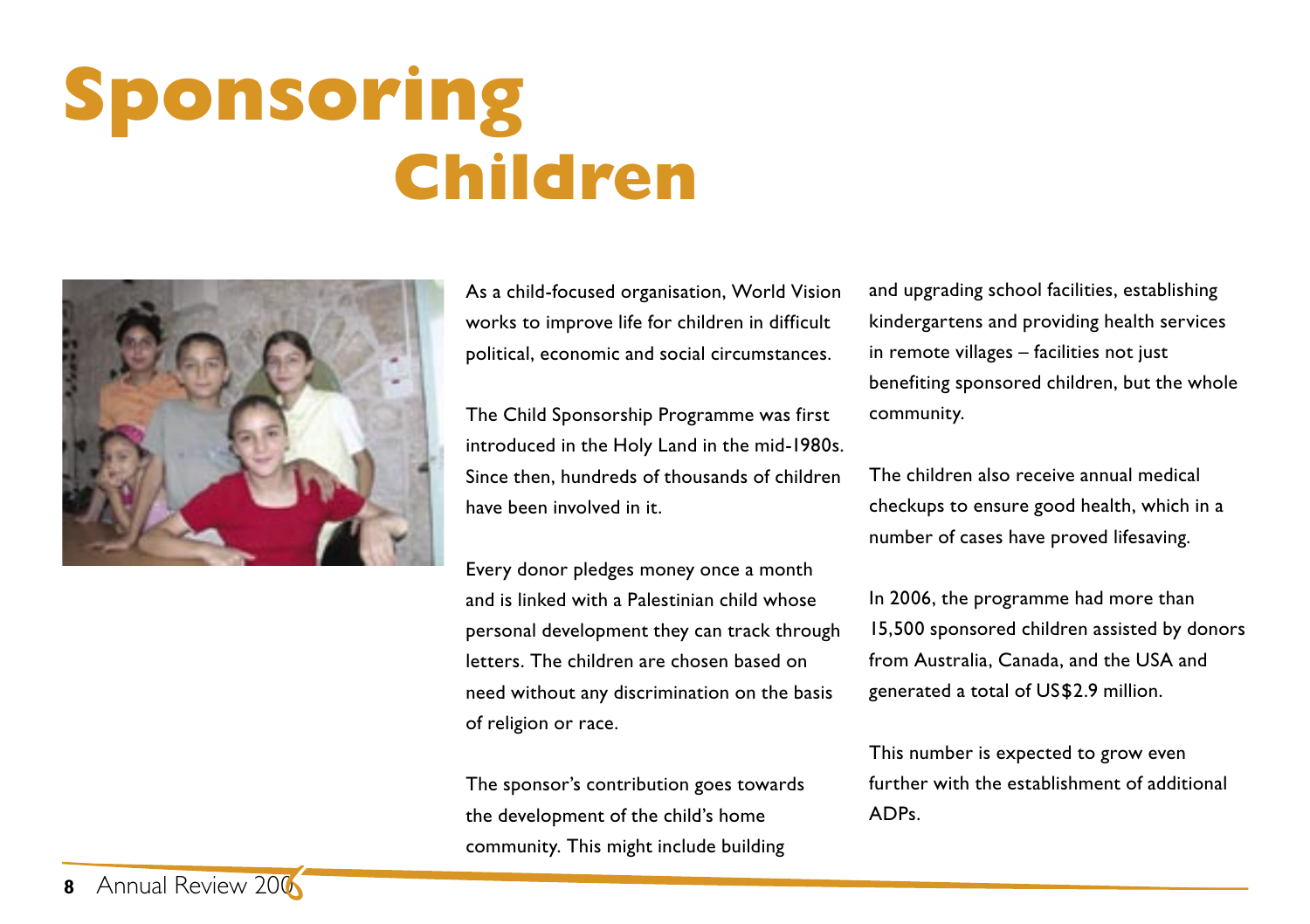#### **Sponsored children enjoy collective birthday party**

More than 300 sponsored children from the village of Jifna in the West Ramallah ADP enjoyed a collective birthday party this year.

The children eagerly anticipate this annual event as many of them come from families that cannot afford to buy them presents and celebrate their birthdays.

#### **Violence against Children**

- 824 Palestinian children killed since 2000 (DCI)
- 45% witnessed their school besieged by Israeli troops\*
- 18% witnessed troops kill a schoolmate
- 13% witnessed the killing of a teacher in school\*
- 45% witnessed violence in school on a daily basis over the past year\*
- 37% exposed to physical violence\*
- 55% of domestic violence victims said they'd keep it a secret\*

Source: Bir Zeit University Study, Summer 2004

They were so happy to leave behind the hardships of daily life to watch a comic puppet show, for most a first.

Each child was given matching sets of colourful woolen hats, scarves and gloves, a surprise special gift donated by his or her American sponsor.

#### **Hope for a Better Future**

- 1.2 million children are of school age
- 3,000 schools in oPt
- Gross enrollment rate (Basic Stage) : 97%
- School dropout: 0.7%-3.7%
- 34.7% students per class
- 91% say they are optimistic about their future
- 59% say their first concern is education
- 13.3% use the computer and 5.8% the Internet

Source: PCBS/UNICEF/UNFPA Youth Survey 2003



"I don't have a hat, scarf and glove like these. The ones I have are not this nice and colourful. I want to go home and show them to my mum," said a thrilled eight-year-old Tasneem (left). She and her six-year-old sister Batul were so happy to receive their hats, scarves and gloves.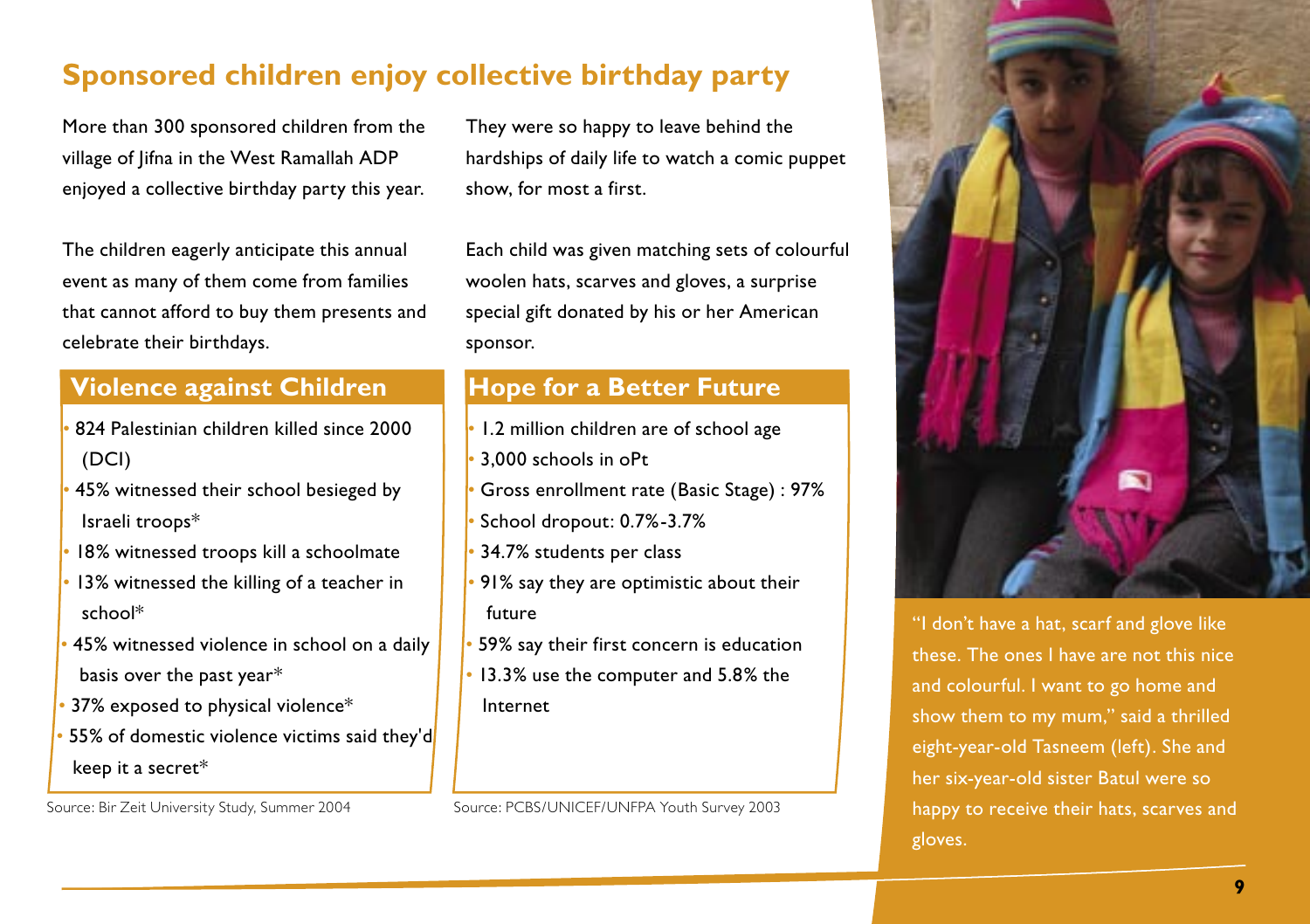

### **Community Partnerships**

Area Development Programmes aim for sustainable development throughout the Palestinian territories and give people a say in how their own communities are developed.

Each ADP targets a cluster of communities living in marginalised villages, refugee camps, towns and city neighbourhoods and works toward sustainability over a 10 to 15 year period.

Five ADPs are now running in West Bethlehem, West Ramallah, East Hebron, Southern Gaza and the Old City of Jerusalem. Three more in North Gaza, Jenin and Salfit will be founded in FY2007.

These unique programmes have positioned World Vision as a pivotal organization in the Holy Land.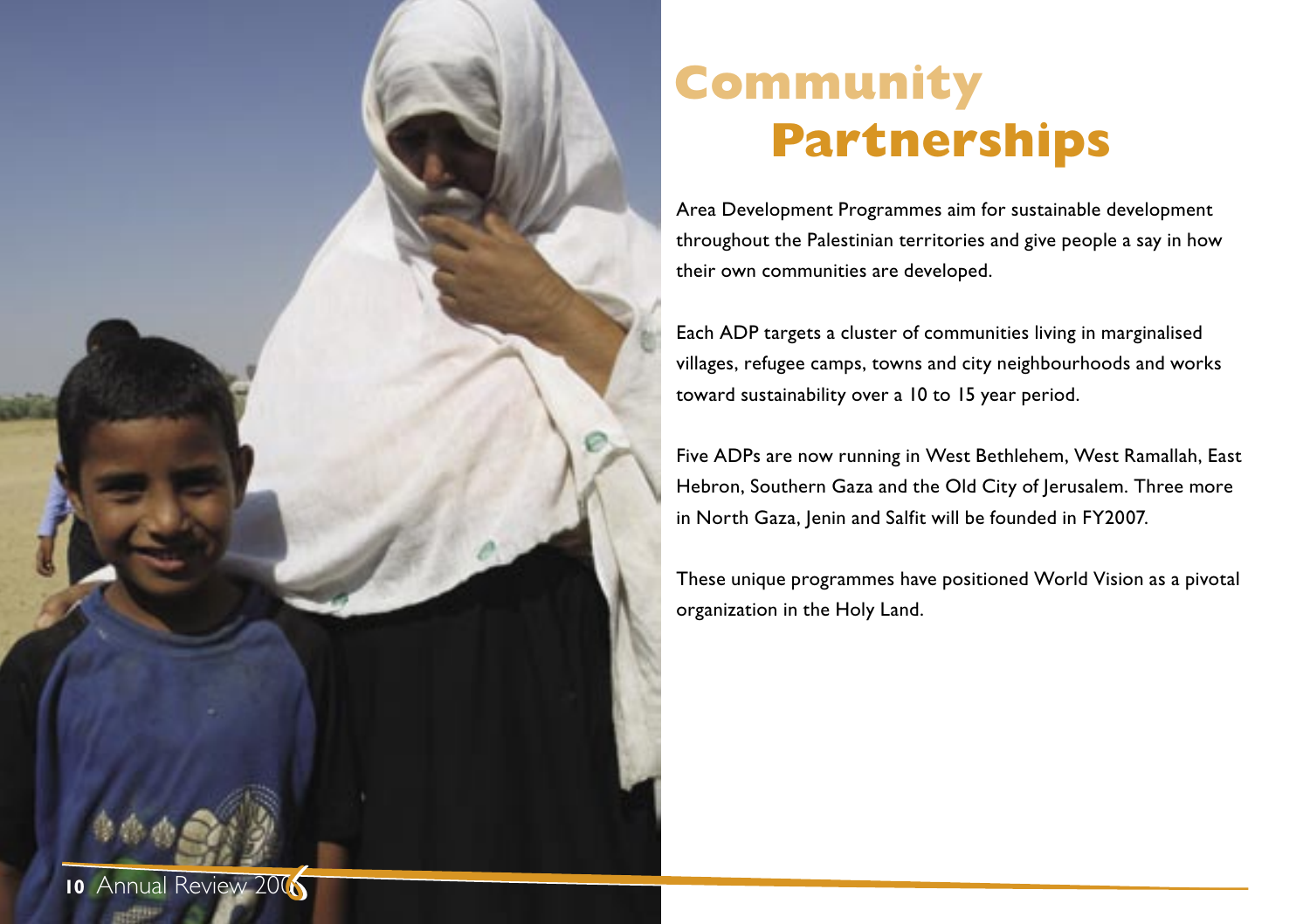### **Hope for Nahhalin Project**

 **Partnerships** The Hope for Nahhalin project was created to enhance food security of the 6,500-strong community, by farming the land and also decreasing the risk of further expropriation by Israeli authorities.

> For decades, the Israeli army has been using an ancient Ottoman law stating that land left uncultivated could be subject to confiscation by the authorities.

> In five years, the production level of the 110 reclaimed dunums (27.5 acres) will increase by 50 percent.

Nearly one thousand people in the Palestinian village of Nahhalin have benefited from turning reclaimed land into rich agricultural soil through this project funded by Sowers of Hope – a Montreal-based grassroots organisation.

Situated just eight kilometres from Bethlehem, and close to the Israeli border, over 60 percent of Nahhalin's land had been confiscated over the years by the Israeli army to construct settlements in this strategic area.

#### **West Bethlehem ADP**

Population: **20,000** Staff: **8** Communities served: **6** Sponsored children: **3,500** Direct beneficiaries: **20,381**\* Indirect beneficiaries: **6,660**\* Community Based Organisations and schools helped: **23** Major project emphasis: **education, food security, micro-enterprise, infrastructure and health** Unemployment rate: **22%**



Sixty-year-old Mahmud Fannun was one of the farmers benefiting from the land reclamation project. Mahmud helps support a big family of 10 children and 18 grandchildren. Four of his sons are unemployed. He says (with the neighbouring Israeli settlement of Bitar Ellite behind him); "Now, I will not only help feed my family but will also sleep knowing that my land is better protected. I have lost a piece of land in the past when the settlement was built, and I don't want to lose this one too."

Some beneficiaries might have benefited from more than one service and could have been counted more than once.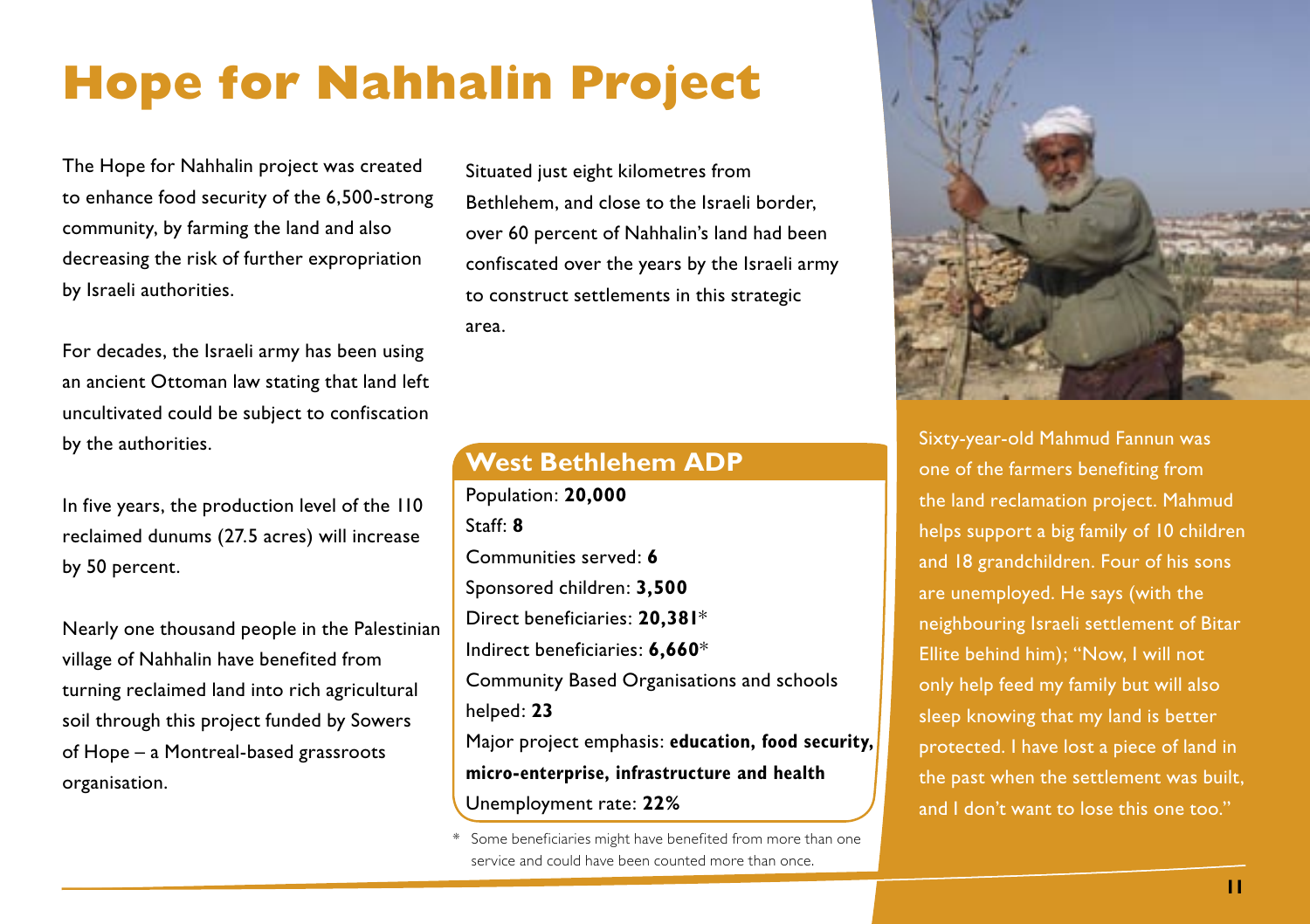

Although it will take three years for the seedlings to grow and start producing olives, Ibrahim- a physically challenged father of four children-is happy that he will then be able to increase his income.

He says that each kilo of olives sells for about US\$1.5 and if pickled would bring double the price. This means that he will be able to increase his annual income by about US\$400, a considerable amount of money in Bani Naim.

### **Distribution of Olive Seedlings in East Hebron**

This year one thousand Palestinian farmers in the East Hebron Area Development Programme received 21,000 olive tree seedlings through donations to the World Vision Canada Gift Catalogue helping families generate a subsidiary income and enhance food security in the ADP.

Olives and olive oil are basic ingredients of the Palestinian diet making this a perfect focus for this project.

In three years, each tree will start producing about seven kilograms (16 pounds) of olives annually that will increase to 15 kilos (33 pounds) the second year.

#### **East Hebron ADP**

Population: **25,000** Staff: **7** Communities served: **11** Sponsored children: **3,100** Direct beneficiaries: **13,740**\* Indirect beneficiaries: **11,000**\* Community Based Organisations and schools helped: **18** Major project emphasis: **education, microenterprise, food security**  Unemployment rate: **40%**

\* Some beneficiaries might have benefited from more than one service and could have been counted more than once.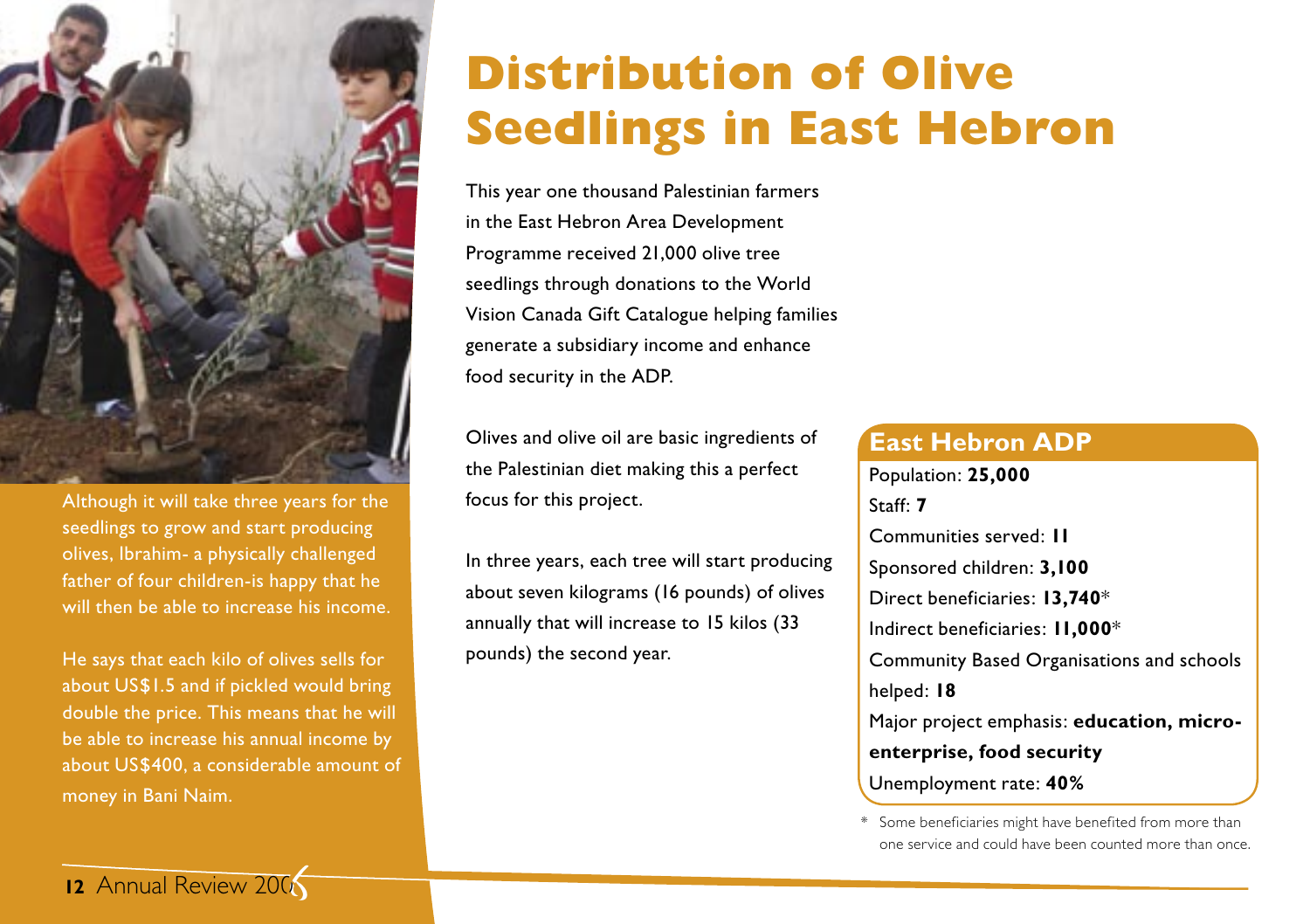# **Beekeeping in Bani Naim**

Beekeeping is usually a profession for men in the Palestinian territories, but the ADP is interested in improving the status of women in the local community. Therefore, it is helping women enter this profession to support their families.

Eighty enthusiastic women joined the project in order to start their own business. Each one paid US\$150, amounting to about US\$12,000, to which the ADP added US\$50,000. The

money was used to purchase 240 beehives and protective suits and hire an agronomist with extensive experience in establishing beehives.

The women were taken through a 30-hour theoretical training course, followed by practical experience in beehive maintenance.

This year each woman earned a net income of US\$200 that should increase to US\$300 next year when the bees double their numbers.

#### **Palestinian Women**



Thirty five year-old Basmah (right) is one of the beneficiaries. She says: "My husband is unemployed and only works for short periods of time as a day labourer. Two of my six children are physically challenged and need medical attention that I cannot afford. It is very hard for me as a mother not to be able to even feed them properly. I hope that now that I have my own business, I will be able to better support them."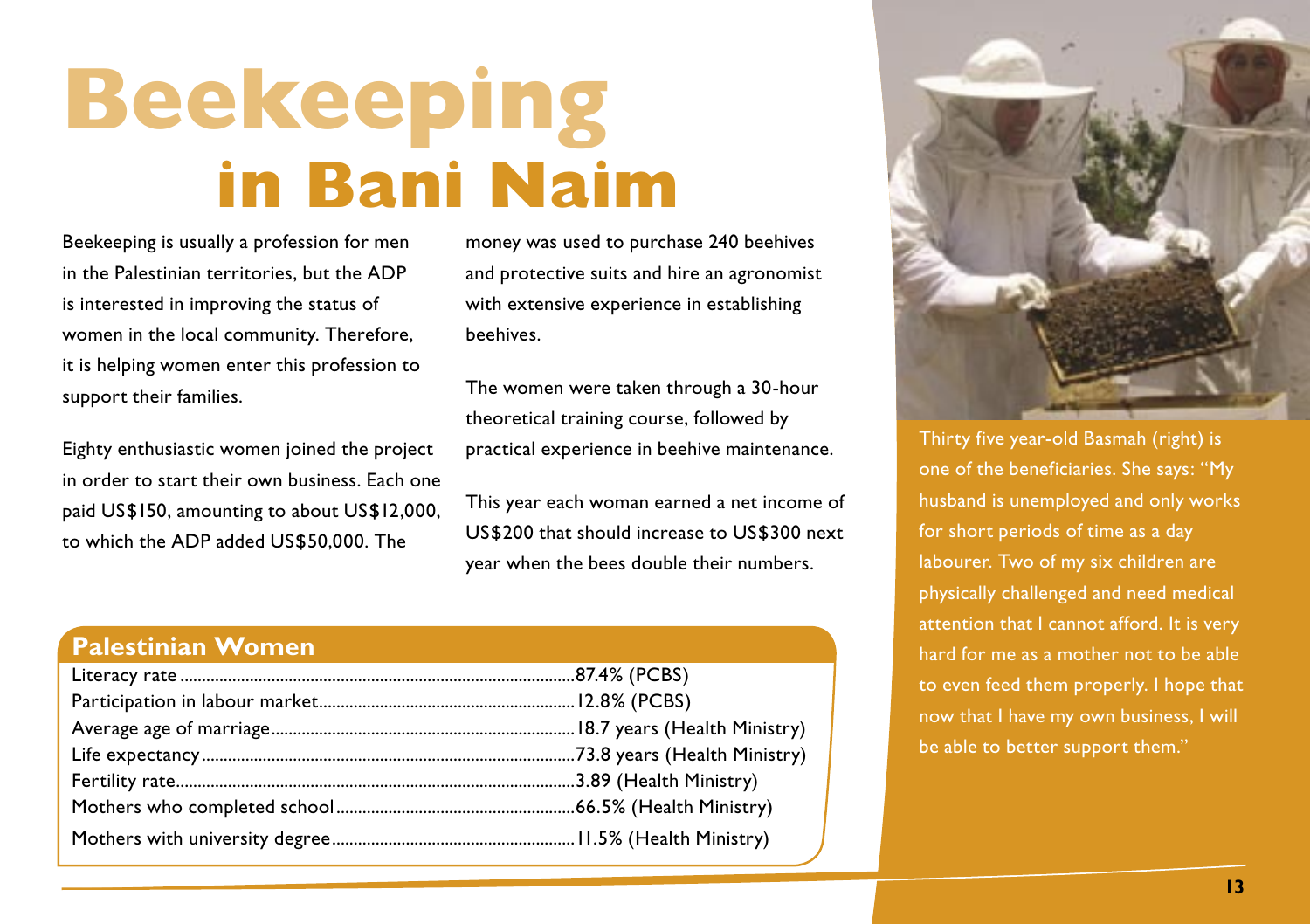

Eighteen-year-old Kifa is one of the volunteers helping children excel at school. Rayan (11) is one of her students. Rayan says, "I dream of becoming a doctor to help other people, but I need to improve my English and Mathematics to pick up my grades. English in particular is difficult for me. I want to be good at it not just for school but also to read children's books."

# **Fighting school dropout**

More Palestinian children drop out of school in East Jerusalem than in any other place in the Palestinian territories.

To address this problem, the ADP in the Old City of Jerusalem embarked on a project to support academically weak students and improve their school performance.

Eight university students volunteered to give free tutorial lessons to dozens of schoolchildren.

The project was a great success and an increasing number of children asked to enroll in the program.

Next year, the ADP plans to offer courses to parents to help them better support their children's education at home.

#### **Old City of Jerusalem ADP**

Population: **35,000** Staff: **6** Communities served: **3** Sponsored children: **750** Direct beneficiaries: **20,600**\* Indirect beneficiaries: **3,500**\* Community Based Organisations and schools helped: **77** Major project emphasis: **Education and capacity building** Unemployment rate: **16.2%** (PCBS)

\* Some beneficiaries might have benefited from more than one service and could have been counted more than once.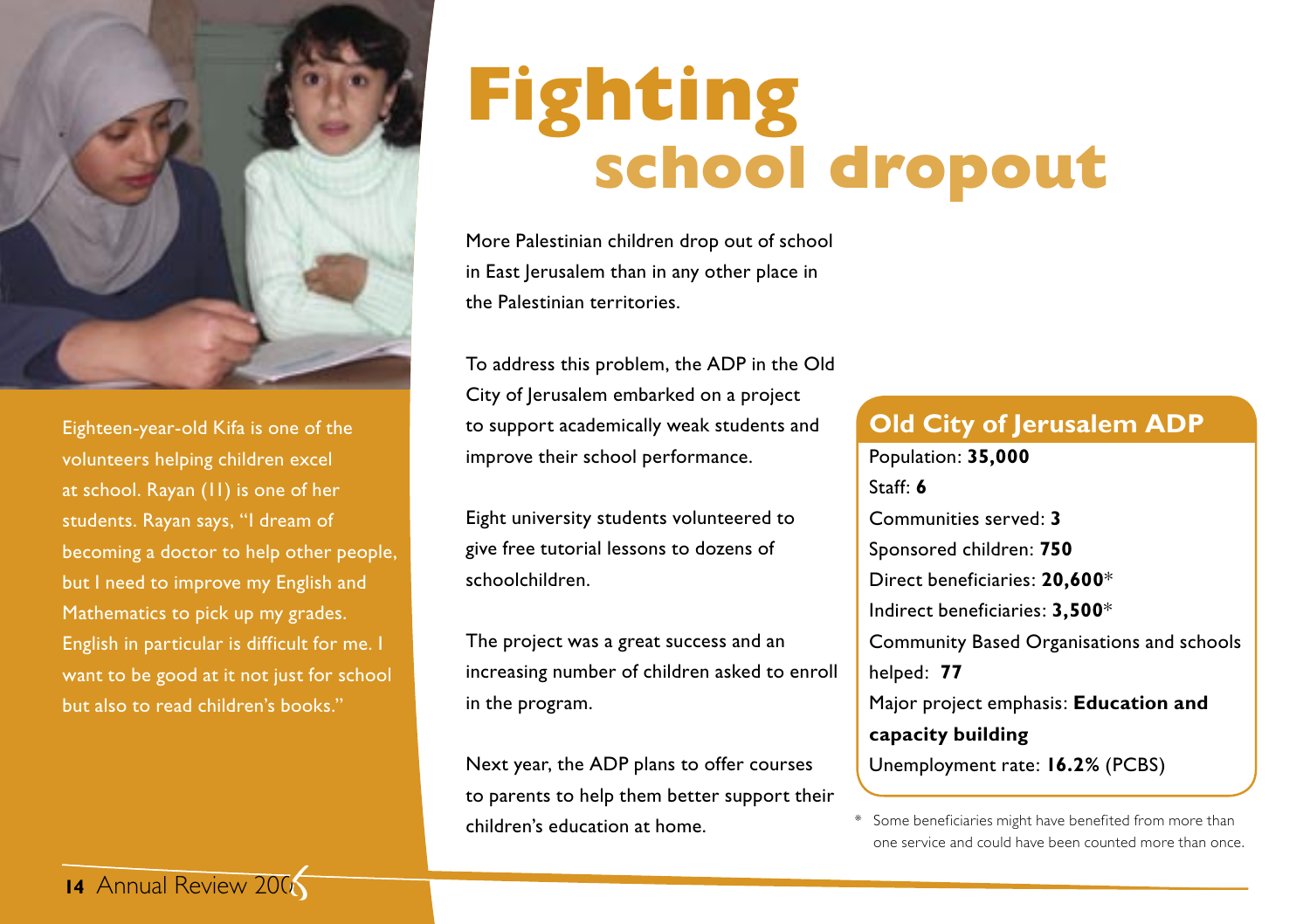# Water for **Life**

Palestinians in the West Bank receive only between 33 to 40 percent of the average water requirement stated by the World Health Organisation (WHO), and less than 8 percent of the agricultural lands in it are irrigated.

One of the main reasons for the water scarcity is the rerouting of water resources to Israeli settlements.

To meet the water needs for the Ramallah ADP, the Water for Life project was created to improve rainwater collection and storage by building 48 cisterns with an 80 cubic metre capacity.

Forty nine families are now able to grow vegetables in their home gardens which drastically improves their food security.

The ADP also provided the farmers with seedlings to plant their fields and modern drip irrigation systems to minimize water wastage.

#### **West Ramallah ADP**

Population: **17,800** Staff: **9** Communities served: **6** Sponsored children: **2,450** Direct beneficiaries: **9,300**\* Indirect beneficiaries: **1,550**\* Community Based Organisations and schools helped: **9** Major project emphasis: **education, food security and micro-enterprise** Unemployment rate: **27.6%**



Mouhammad, his wife Muzayyan, and their four children are living hand to mouth because he is a day labourer who works only a few days a month.

Because of "Water for Life" they are able to grow lettuce, cauliflower, spinach, beans and parsley.

Before the water cistern, Muzayyan and her family were able to bathe once every week or two in the summertime. "Now at last there is water to wash more often and plant the garden," she says.

Some beneficiaries might have benefited from more than one service and could have been counted more than once.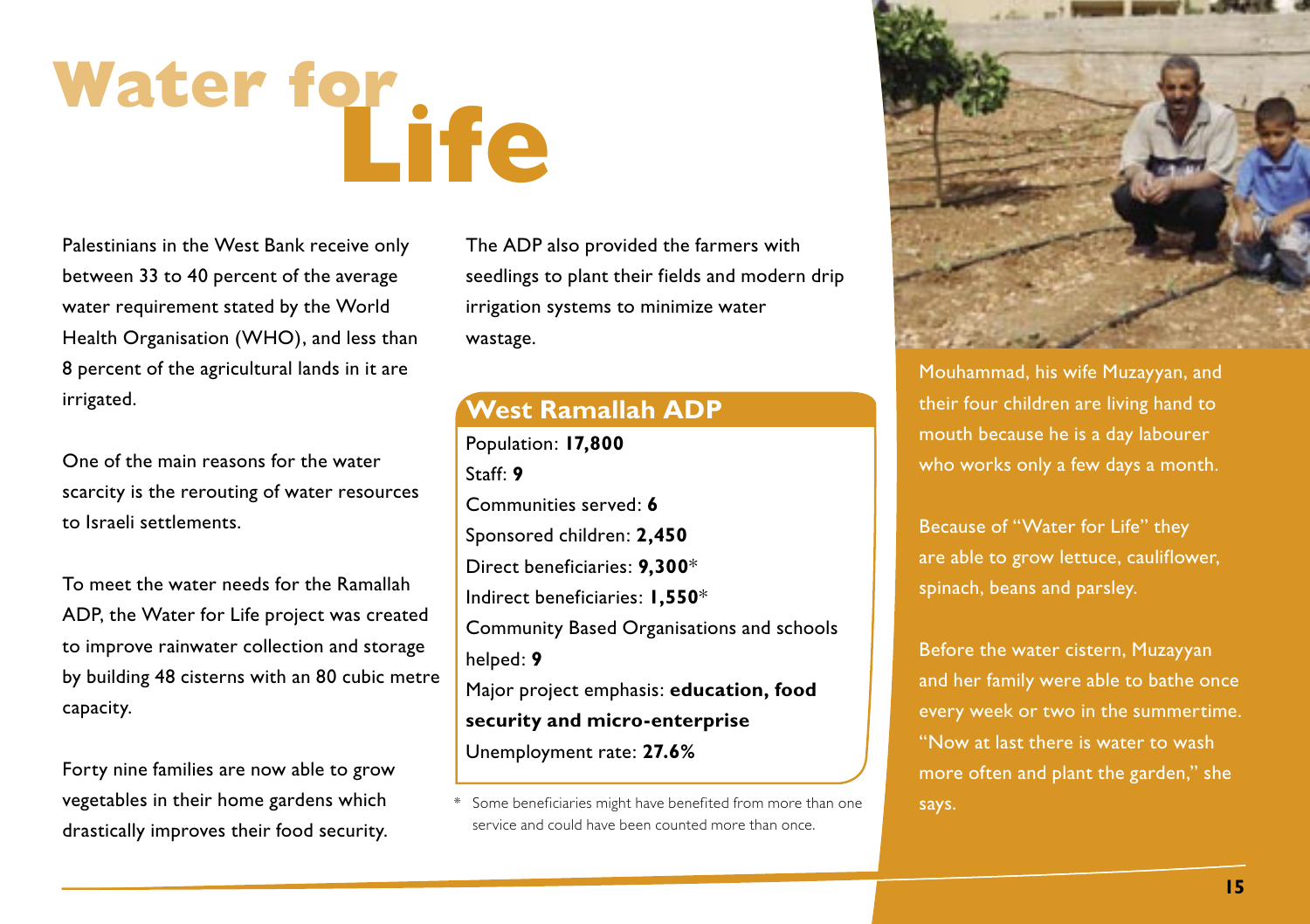

Twelve-year-old Othman is one of the children who frequent the newlyestablished centre. He says, "In the past, I had nothing to do but play on the street, but now I can act, draw and play here in the centre. I am very happy that I am part of this wonderful place."

His mother is very happy and satisfied. She says, "Othman's behavior has changed positively since he started going to the centre. I wish that more children could join the project."

# **Chance for Childhood in Rafah**

Rafah is the most dangerous place for children in the oPt. Dozens of children were killed there over the past six years, many of them while playing on the street. Thus the ADP launched a three-year project to take 150 children off the street and provide them with secure spaces where they can play and practice their hobbies.

The Chance for Childhood project was created to address the psychosocial wellbeing of physically challenged and able-bodied boys and girls in Rafah by offering the children safe spaces to play and express themselves.

The ADP works in cooperation with three local institutions to give children aged 6 to 12 to a chance to read children's books and participate in activities such as drama, singing, dancing and painting.

#### **Southern Gaza ADP**

Population: **184,000** Staff: **5** Communities served: **7** Sponsored children: **2,740** Direct beneficiaries: **8,830**\* Indirect beneficiaries: **100,000**\* Community Based Organisations and schools helped: **12** Major project emphasis: **education, food security, micro-enterprise and emergency relief** Unemployment rate: **70%** 

\* Some beneficiaries might have benefited from more than one service and could have been counted more than once.

#### **16** Annual Review 2006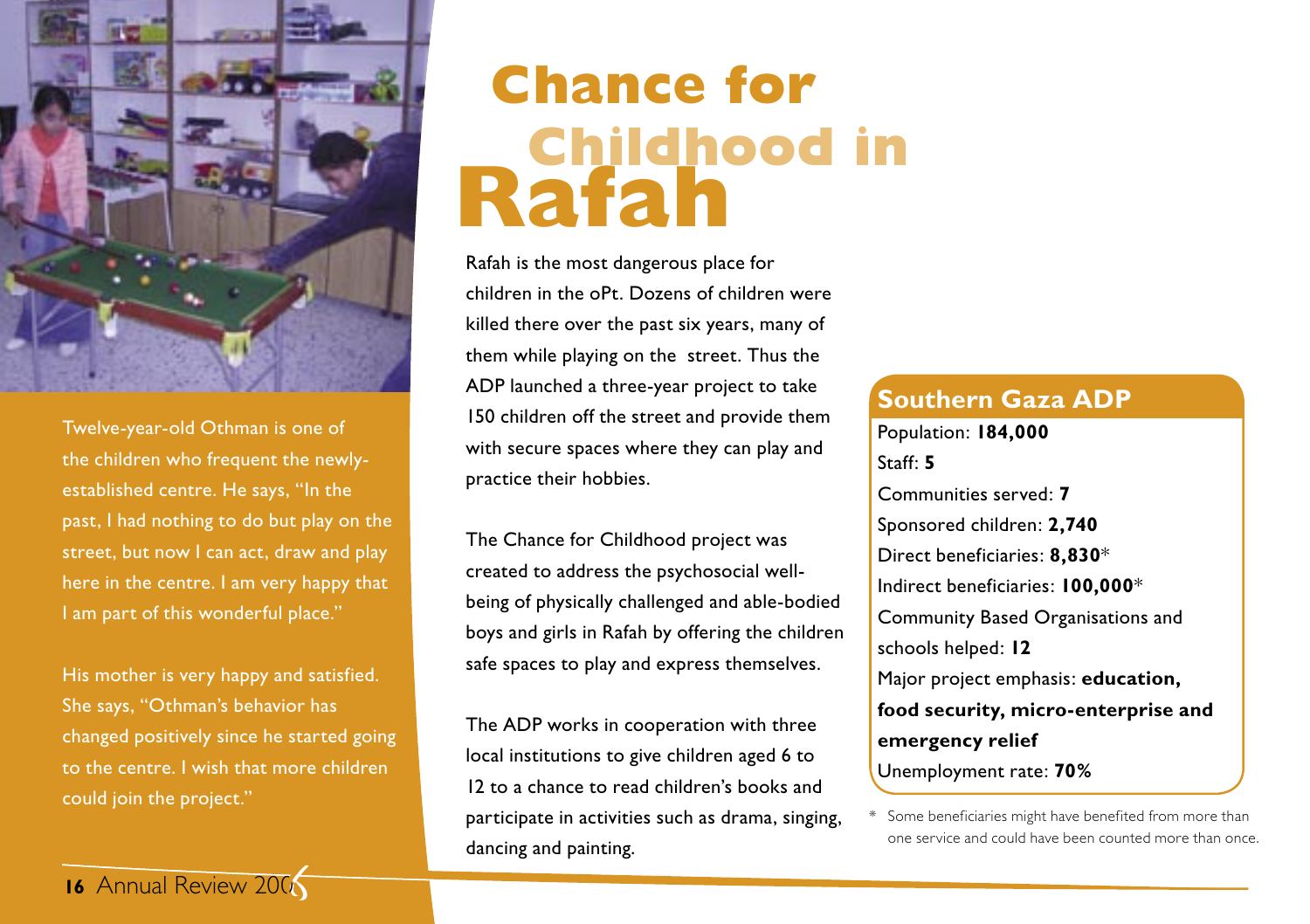# **Improving Farming in Gaza**

The Australian Middle East NGO Cooperation Agreement project (AMENCA) was the biggest grant World Vision received from an international government donor in FY06.

More than 18,000 people have benefited from this project that aims to improve agricultural services by building local individual and organizational capacities in the agricultural sector in the Gaza Strip. For example, farmers were helped to identify their needs and problems to solve them in modern ways that were previously unknown to them.

In addition, this project helped establish a modern communications system of coordination between agricultural organizations and the Ministry of Agriculture.

With help from World Vision Australia, the US\$1.2 million grant from AusAid supports 26 marginalised agricultural communities throughout the Gaza Strip.

#### **Palestinian Agriculture 9%** of GNP (Ministry of Agriculture) **17%** increase in production between 1993 to 2003 (Ministry of Agriculture)

- **15%** of labour force (Ministry of Agriculture)
- **63%** of agricultural land is cultivated with fruit trees (PCBS)
- **28%** of agricultural land cultivated with vegetables (PCBS)
- **69%** of land in Gaza Strip rely on irrigation compared with 7.4% in West Bank (PCBS)



Farmers in northern Gaza who have benefited from the AMENCA project are fertilising their land to increase its production. The project is improving agriculture in some of the most marginalised areas in Gaza.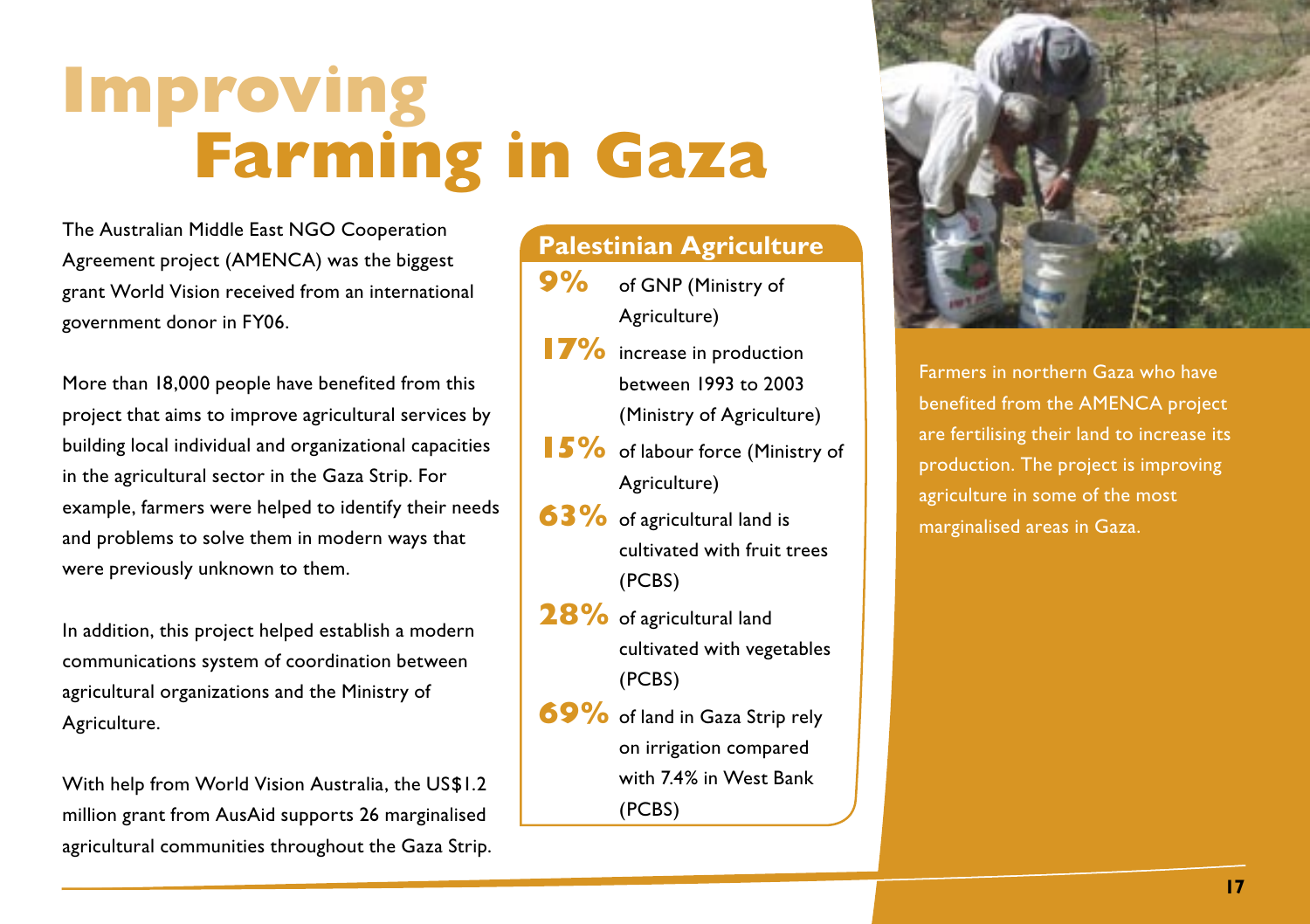

# **Encouraging Civil Society**

The concept of development rests on enabling people to help themselves. To achieve this, World Vision supports 22 local organisations in Israel and the oPt in carrying out projects that directly serve about 10,000 people living in 11 cities and villages.

World Vision advocates the development of every aspect of a child's environment in their community.

So programmes are designed to empower groups to meet the current developmental needs of their children through education, healthcare and a variety of social services.

Funds for these projects are raised across the globe from World Vision offices and from individual private donors.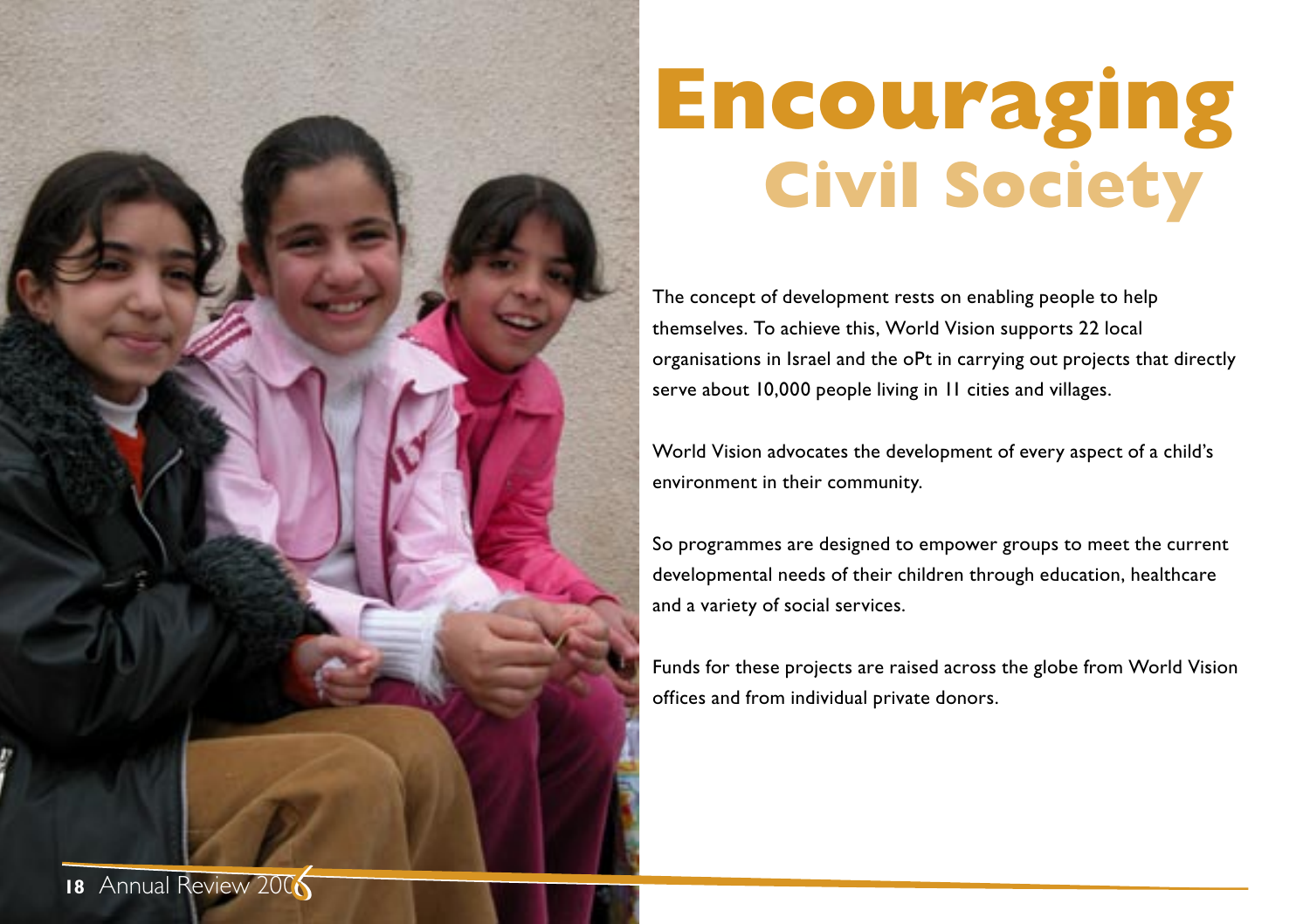### **Sponsorship program helps Arab-Israeli school excel**

Wadi al-Nisnas is one of the poorest neighbourhoods in northern Israel's port city of Haifa, yet assistance from World Vision's sponsorship program has helped the community's St. John's Evangelical School achieve distinguished success in national educational contests.

School headmaster, Aziz Da'im, says,

"Although our school is under-funded by the Israeli Ministry of Education, last year we were graded as one of the top 10 schools in the country in a contest that included 150 Arab and Jewish schools, which has brought great honour to our community. We also had similar results in previous years."

Last year, World Vision helped the school establish a library and this year it is supporting the opening of a modern science lab.

#### **Haifa** *(Statistics from Haifa Municiplaity)* Pop: **268,000** Jews **90%** Arabs **10%** 3rd biggest city in Israel Israel's main port Main industries: **petrochemical and electronics**



Thirteen-year-old eighth grader Rozan (left) is a sponsored child who feels sad she will be leaving St. John's at the end of the year to join a secondary school.

"Although I'm not happy about it, I see this step as a challenge in life. I know that I've received the best possible education, which will help me to achieve my dream of going to university. I will never forget my teachers and will miss writing to my sponsor," she says.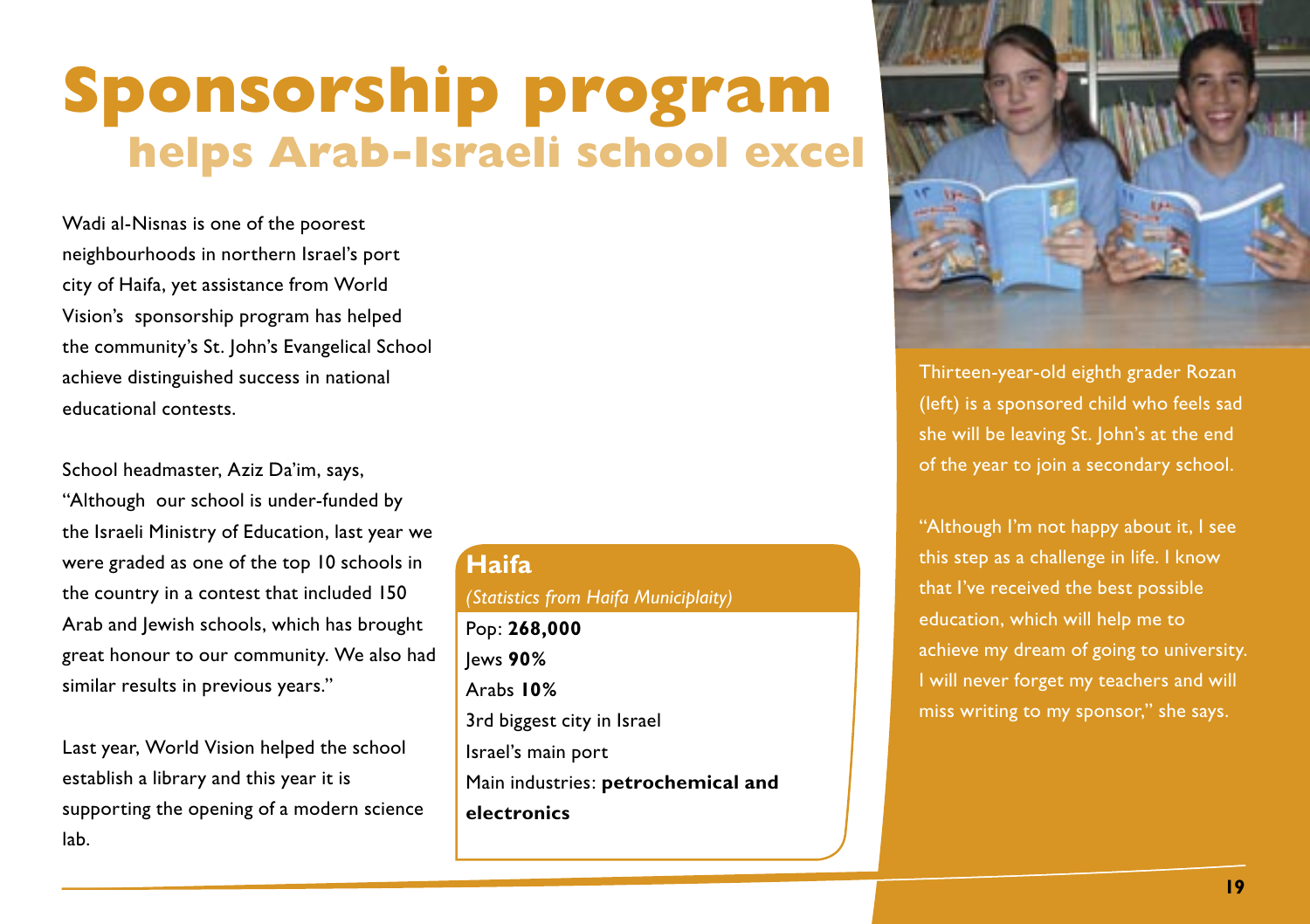

The Abu-Tur children were among the 1,500 World Vision sponsored children who received food packages in the Southern Gaza ADP. One sponsored child who received a similar package says, "There are food items in the package that we haven't eaten for months. Now we won't have to go to the market for weeks."

**20** Annual Review 2006

### **Gaza Emergency**

More than 1.4 million people live in Gaza, about 60 percent of them are children. Life was never easy for children there, but in late lune with the start of the Israeli military operation "Summer Rain" the situation took a steep downturn.

On July 25, 2006 World Vision announced emergency status for Gaza in order to increase its assistance to families in need. More than US\$1.1 million was raised from World Vision offices around the world in an attempt to avert a humanitarian crisis in the Gaza Strip.

These funds were used to implement three large-scale relief projects that directly helped more than 110,000 people in 19 different locations in the Gaza Strip.

#### **Distribution of Food Parcels and Medical Supplies**

About 40,000 people in need throughout the Gaza Strip received food parcels. Each parcel weighed 41 kilograms (90 pounds) and was enough to feed a large family for more than two weeks.

In addition, World Vision distributed desperately needed medical supplies to a hospital and four clinics in the marginalised northern area of the Gaza Strip. These five medical facilities serve more than 65,000 people.

#### **Gaza: evolving humanitarian crisis**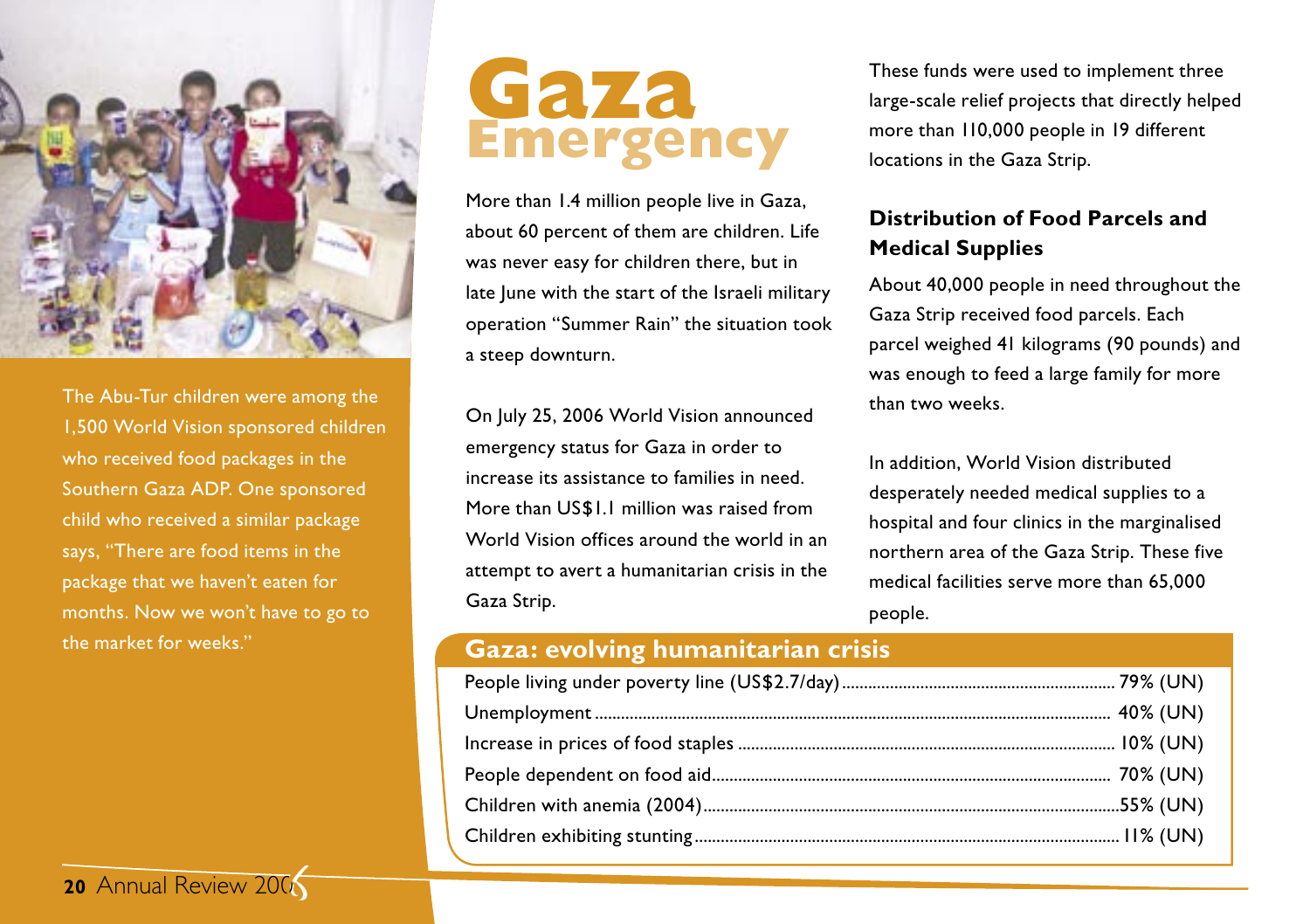#### **Distributing locally produced agricultural products to families in need**

The Poor Farmers to Poor Families Project helped to temporarily increase household food security for 6,000 families. Each family received a fresh food basket containing 10 food items including eggs, cheese and vegetables. Every basket weighed about 60 kilograms (132 pounds).

The project also helped 600 local farmers who received income for the sale of their produce at a time when the export markets are closed.

In addition, the project generated 1,800 work days that benefited 400 workers and their families.

In all, about 70,000 people benefited from this large-scale project.

#### **Rehabilitating damaged agricultural infrastructure in southern Gaza**

Farmlands in the southern Gaza area where the World Vision ADP is located suffered heavy damages in recurrent Israeli army operations. Once the breadbasket of Gaza, large agricultural areas around Rafah became wasteland.

The "Rafah Emergency Rehabilitation of Agricultural Infrastructure" is designed to help 684 farmers and their families by reclaiming 100 dunums (25 acres) of damaged agricultural land, and rehabilitating 105 greenhouses and 23 irrigation ponds.

The project will also generate 3,400 work days that will benefit 400 workers and their families.



**Children in crisis (from study conducted by Al-Awdah Hospital of children aged 5-11) 90%** recently attended funeral of close

family or neighbor

- **55%** experience nightmares, bedwetting, and night screams
- **45%** believe their fathers cannot support their families
- **45%** believe their fathers cannot protect their families
	- **7%** contemplate death
	- experienced violence
- **25%** exhibite lack of concentration, aggression or withdrawal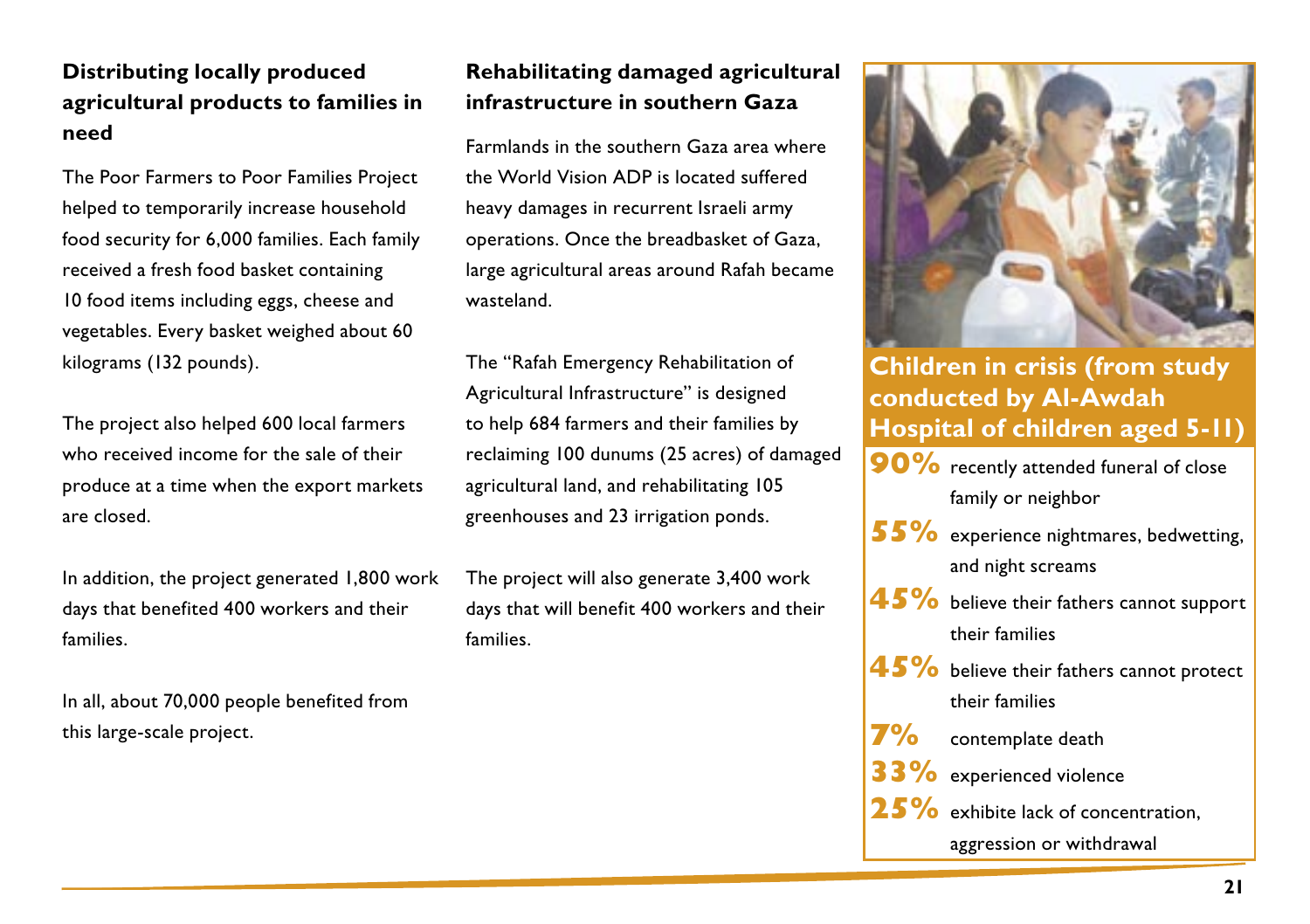

Beit Sahour: On Christmas Day, local Palestinians march around the perimeter of Shepherd's Field in the rain, carrying torches and banners protesting Israeli confiscation of Palestinian land: It is estimated that the separation barrier's stranglehold on Bethlehem District provides enough space for just 10 more years' worth of normal population growth.

### **World Vision's inspiration for serving the poor**

World Vision's hope-based on its Christian identity and commitment-is that all people will experience life in all its fullness, free from all kinds of oppression and cruelty. We also demonstrate God's love by respecting the dignity and worth of all people we encounter; working alongside the poor and oppressed to alleviate poverty; and promoting reconciliation and healing where conflict endures.

In the Holy Land, where the indigenous Christian population is steadily declining, we have an additional commitment to:

- Support the continuity of local Christian presence;
- Work for peace and justice based on a biblical understanding;
- Nurture the spiritual formation of our Christian staff;
- Further the understanding and respect of other faiths.

#### **The situation for Christians today in the Holy Land**

Since the time of Pentecost, there has been a continuous presence of indigenous Christians in the Holy Land. Today that presence is threatened as thousands of Palestinian Christians leave the area every year due to the various sociopolitical obstacles caused by the ongoing Israeli occupation of the West Bank and Gaza. Today, numbering approximately 49,000, Palestinian Christians comprise only 1.5% of the population of Jerusalem, West Bank and Gaza-compared with 7.6% of the entire population of British Mandate Palestine in 1948.

#### **22** Annual Review 2006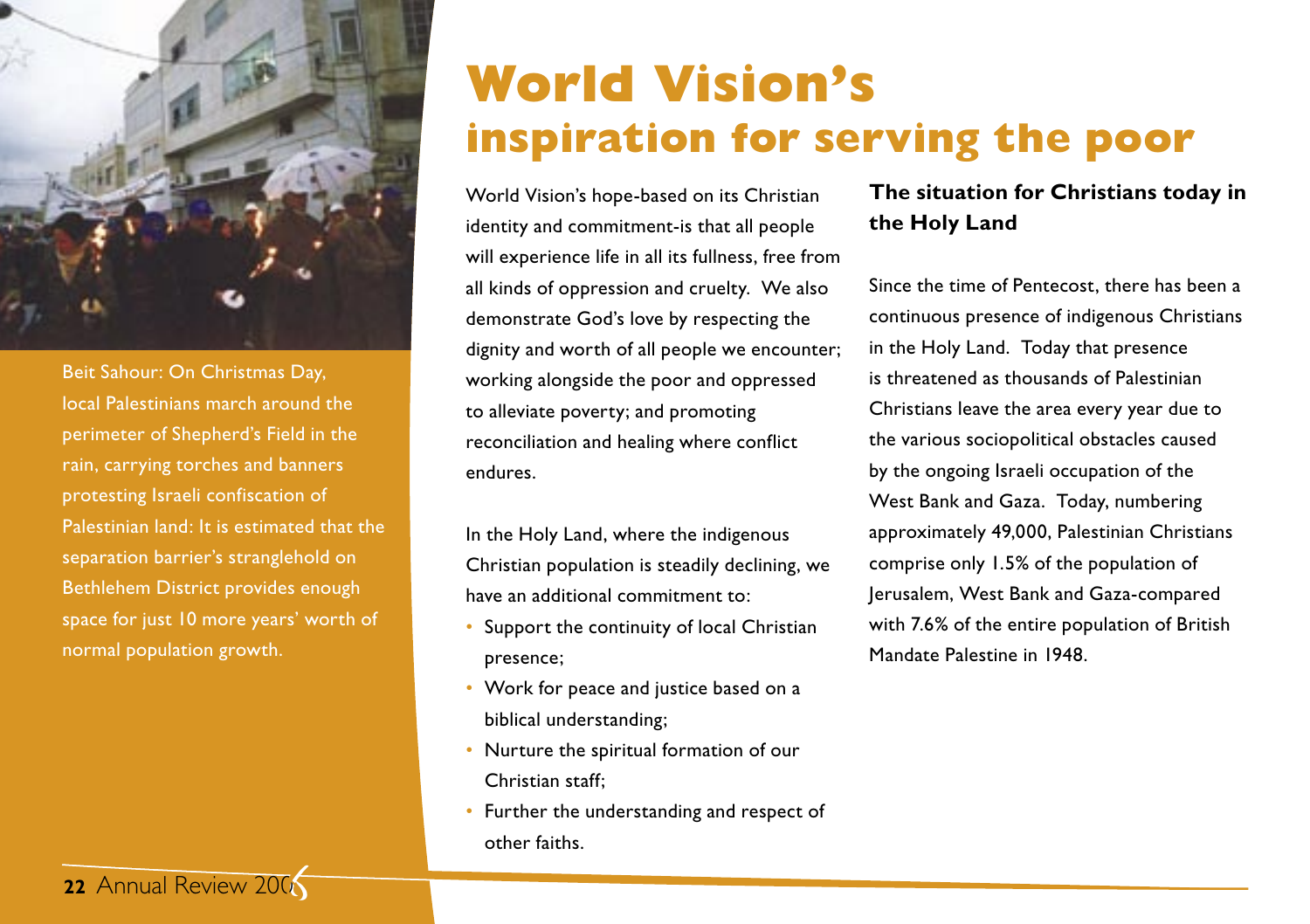#### **Addressing root causes of poverty**

Each year World Vision strives to more effectively address the root causes of poverty and hindrances to development in the communities where we work. Our aim is to be a trusted source on development issues in the oPt-making our advocacy emerge directly from our community-based work.

This year the conflict between Israelis and Palestinians intensified. Leadership changes in both governments, the international donor boycott of the Palestinian Authority and a redeployment of Israeli troops around Gaza were three of the most significant events influencing deterioration in the quality of life for Palestinians. To address our concerns in May 2006 World Vision collaborated with over 30 international agencies working in Gaza to call global attention to the developing humanitarian crisis there.

Unfortunately, there is much more to be done to address the poverty and the conflict which fuels it. Children especially continue to be vulnerable to death, injury, malnutrition and inadequate medical care.

World Vision has also increased efforts to identify and analyse how conflict impacts our development work by training key staff to be practitioners of the methods of "Do No Harm" development.

Through our worldwide network, World Vision is committed to advocating for justice, peace and reconciliation for all the Holy Land's children.

The UN has announced the Palestinian territories as one of the 10 most dangerous places for children in the world. More than a 100 children were killed in FY2006, bringing the total number of child fatalities to 824 since the beginning of the Intifada in September 2000.



Children of a Christian family in Bethlehem playing under the shadow of an 8-metre high concrete wall surrounding their house. Since the building of the wall, their mother worries about new signs of anxiety and fear in her children.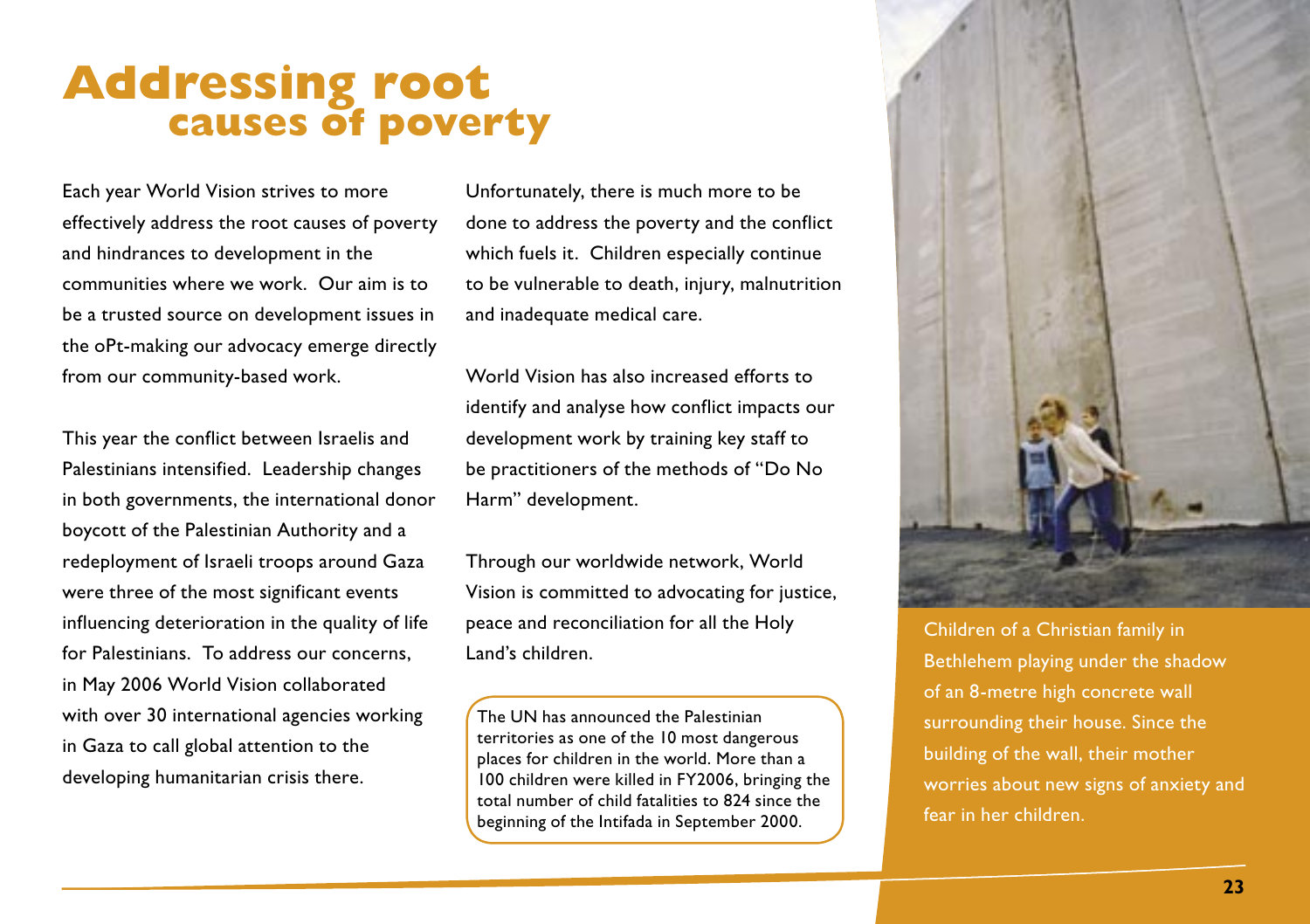# **FY2006 Financial Highlights**

#### **Income by Support Office**

| <b>Support Office</b>    | Percentage | <b>USD</b> |
|--------------------------|------------|------------|
|                          |            |            |
| <b>United States</b>     | 49%        | 3,710,769  |
| Australia                | 23%        | 1,694,095  |
| Canada                   | 12%        | 920,250    |
| <b>United Kingdom</b>    | 5%         | 390,724    |
| Germany                  | 4%         | 302,521    |
| Partnership Office       | 3%         | 209,711    |
| Hong Kong                | 2%         | 150,199    |
| Jerusalem West Bank Gaza | 1%         | 70,550     |
| Malaysia                 | 1%         | 40,000     |
| New Zealand              | 0%         | 20,000     |
| South Korea              | 0%         | 2,671      |
| <b>Total</b>             | 100%       | 7,511,490  |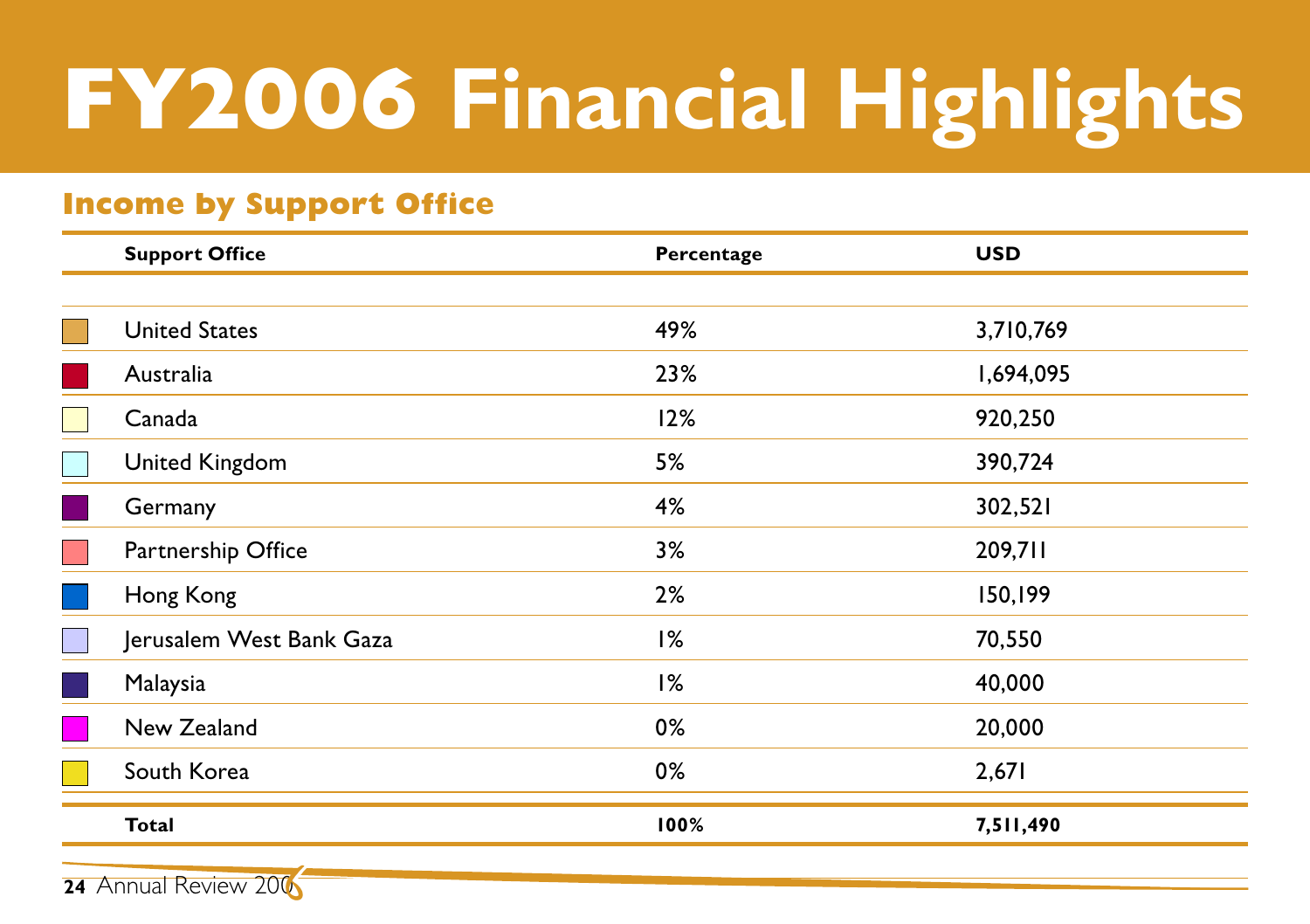# **FY2006 Financial Highlights Expenditure**





**25**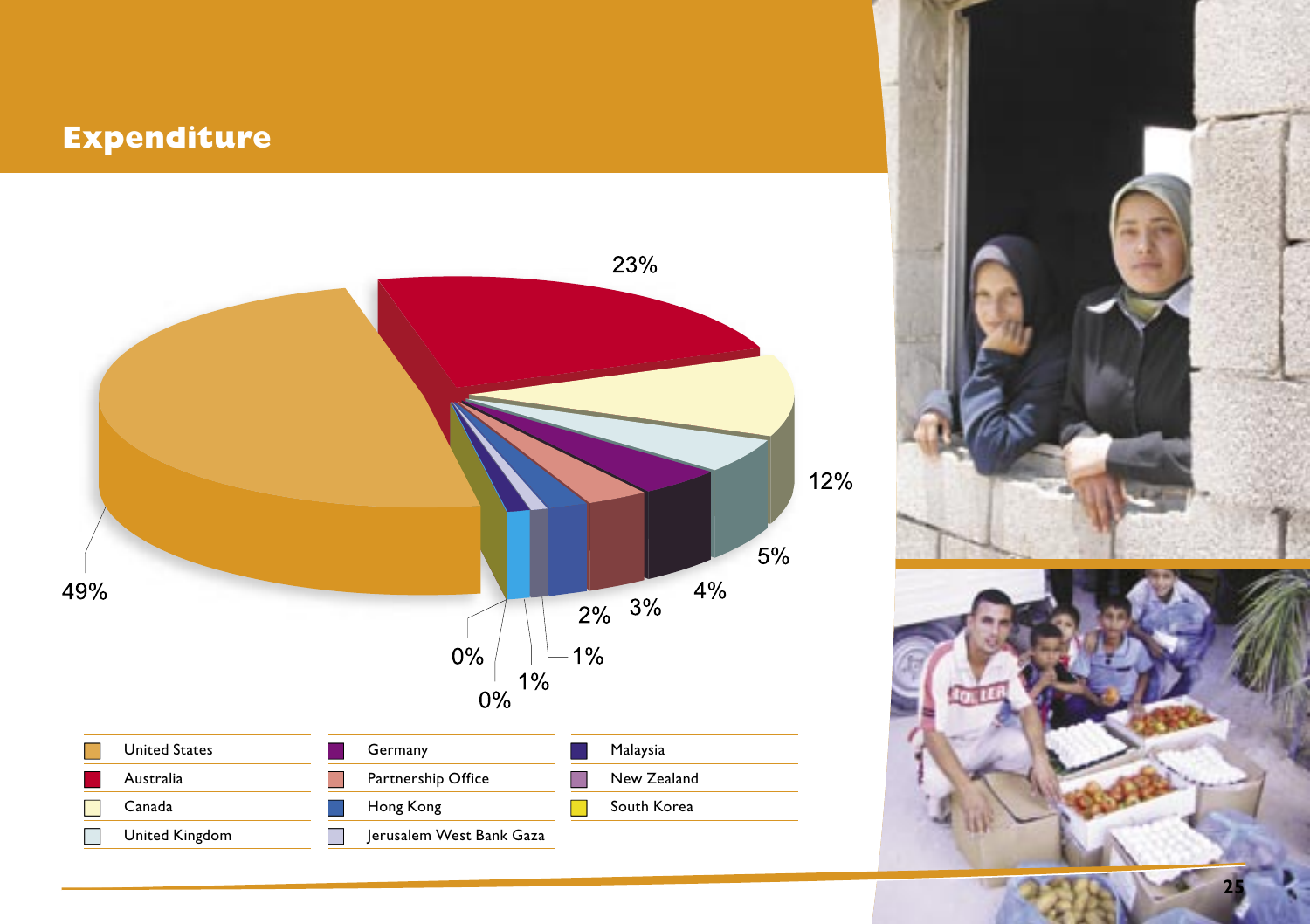# **Friends, Partners & Supporters**

#### **World Vision Support Offices:**

WV United States WV Australia WV Canada WV United Kingdom WV Germany WV Partnership/International Office WV Hong Kong WV Jerusalem-West Bank-Gaza WV Malaysia WV New Zealand WV Korea

#### **Governments and international aid agencies:**

USAID AUSAID

#### **Private donors:**

Women of Vision Sowers of Hope Canada A number of individual donors Expat Network

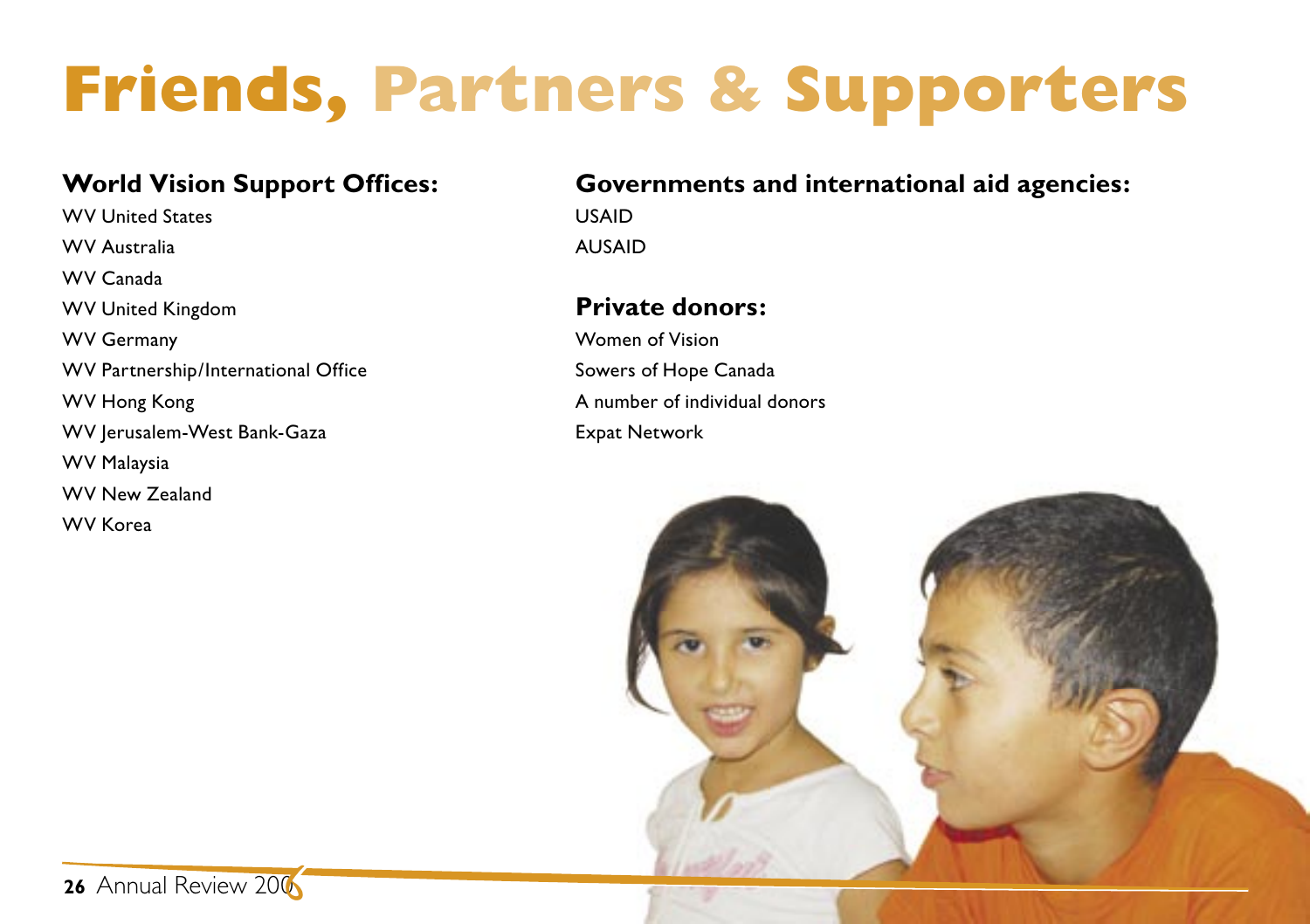

**World Vision is an international Christian relief and development organization working in 96 countries for the wellbeing of all people, especially children. For more than 50 years, World Vision has been committed to relief work, sustainable community development, education, the promotion of justice and the eradication of poverty. Based on its Christian heritage, World Vision is committed to the poor, values people, and practices good accountability. Each year World Vision reaches over 100 million people through thousands of programmes all around the world.**